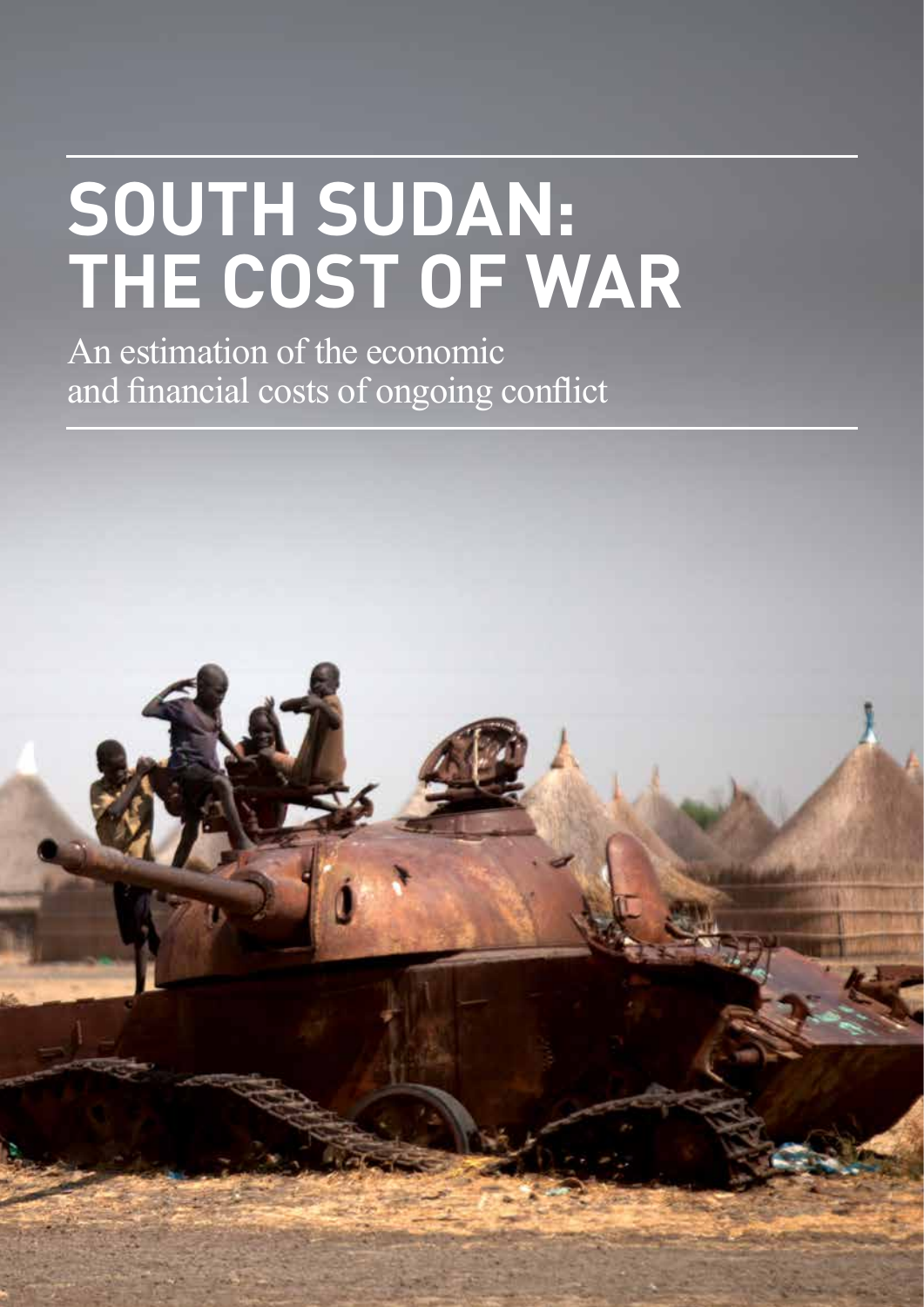**This report was prepared by Frontier Economics in collaboration with the Center for Conflict Resolution (CECORE) and the Centre for Peace and Development Studies (CPDS).**



### Frontier Economics

Frontier Economics is one of Europe's leading economic consultancies, and is part of the Frontier Economics network, which also includes a separately owned company based in Australia. We apply advanced economic analysis to help clients make better decisions, improve performance, and keep ahead of the competition.

www.frontier-economics.com



### Centre for Peace and Development Studies (CPDS) at the University of Juba

The Centre for Peace and Development Studies (CPDS) was established in 1997 as an academic entity within the University of Juba. The Centre serves as a forum for interdisciplinary study, research, teaching and training and public dialogue on conflict, peace and development issues related to South Sudan, the Horn of Africa, the Great Lakes region, the African continent and the world.



# Center for Conflict Resolution (Uganda)

CECORE is a Ugandan non-profit making organization initiated in 1995, with programmes in Uganda, the Great Lakes Region and the Horn of Africa. CECORE's purpose is to empower individual women and men, communities, organizations and institutions to transform conflict effectively by applying alternative and creative means in order to promote a culture of active tolerance and peace.

www.cecore.or.ug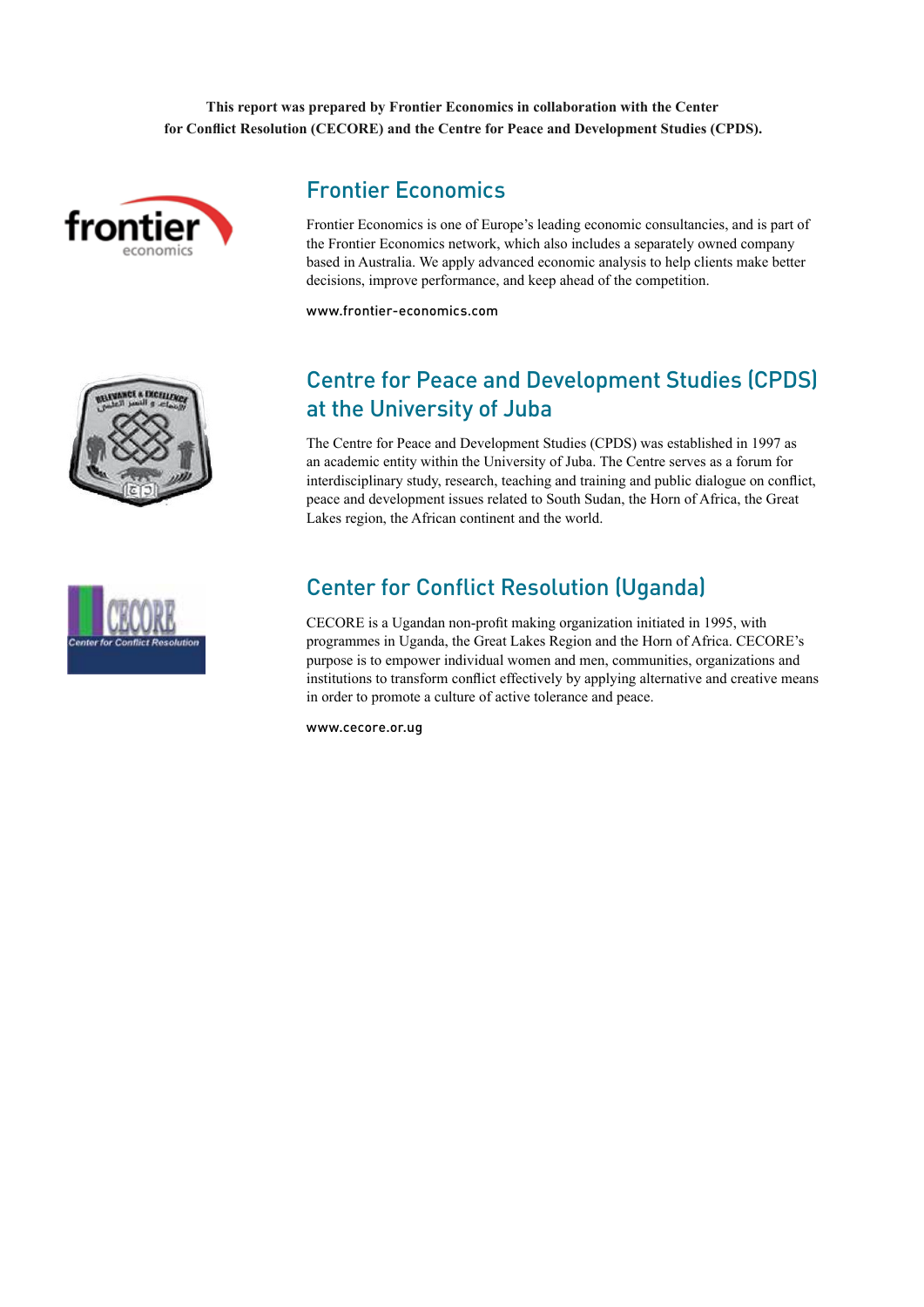# **CONTENTS**

|                | <b>FOREWORD</b>                 |                                                  | 4  |  |  |
|----------------|---------------------------------|--------------------------------------------------|----|--|--|
|                |                                 | <b>EXECUTIVE SUMMARY</b>                         | 5  |  |  |
|                | <b>Key findings</b>             |                                                  | 5  |  |  |
|                |                                 | <b>Recommendations in summary</b>                | 6  |  |  |
| 1              |                                 | <b>INTRODUCTION</b>                              | 8  |  |  |
|                | 1.1                             | <b>Background and context</b>                    | 8  |  |  |
|                | 1.2                             | Objectives of this report                        | 8  |  |  |
| $\overline{2}$ | <b>APPROACH AND METHODOLOGY</b> |                                                  |    |  |  |
|                | 2.1                             | <b>Overview</b>                                  | 9  |  |  |
|                | 2.2                             | Macroeconomic costs                              | 10 |  |  |
| 3              | <b>RESULTS</b>                  |                                                  |    |  |  |
|                | 3.1                             | <b>Macroeconomic costs for South Sudan</b>       | 11 |  |  |
|                | 3.2                             | Macroeconomic costs - Regional effects           | 14 |  |  |
|                | 3.3                             | South Sudan's informal economy and regional ties | 15 |  |  |
|                | 3.4                             | <b>Direct financial costs</b>                    | 15 |  |  |
|                | 3.5                             | Wider costs                                      | 19 |  |  |
| 4              |                                 | <b>CONCLUSIONS</b>                               | 20 |  |  |
| 5              |                                 | <b>RECOMMENDATIONS</b>                           | 21 |  |  |
|                | <b>REFERENCES</b>               |                                                  | 24 |  |  |
|                | <b>ENDNOTES</b>                 |                                                  | 25 |  |  |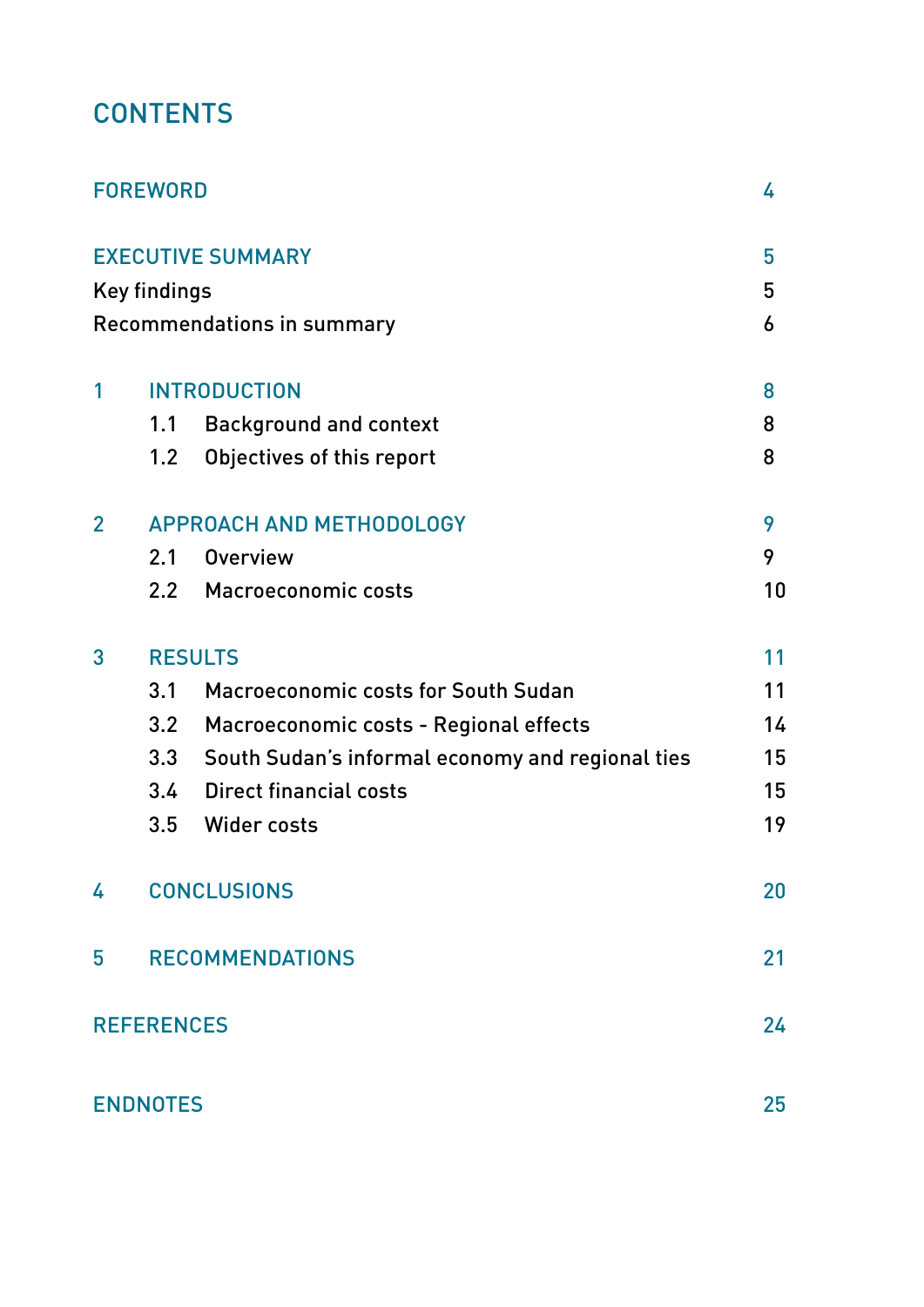# **FOREWORD**



#### Dr. Salim Ahmed Salim

Former Minister of Foreign Affairs, Minister of Defence, Prime Minister of the United Republic of Tanzania and Secretary General of the Organisation of African Unity.

The killings, destruction and mayhem afflicting the people of this newly independent African state are deeply distressing. It grieves many of us and shatters our hopes. At a personal level, achieving peace and stability for the people of South Sudan has been almost a life-time endeavour. As an ambassador of Tanzania in the early 1960s, and through my tenure as a Permanent Representative at the United Nations, as Minister of Foreign Affairs and Prime Minister, and later throughout my extended term as Secretary-General of the African Continental organisation, the South Sudan question has been of primary concern.

After all the efforts invested by Africa, it is disheartening to observe over the last year that thousands of South Sudanese people have been killed and almost 2 million have fled their homes to escape the scourge of war. Women have been raped and even children have been recruited as soldiers.

More painful is that this death toll and destruction has been the result of the comrades in arms of yesterday turning on each other to become the enemies of today. Should they continue on this course, the leaders of the warring parties will also bear primary responsibility for shattering the bonds that have united the people of South Sudan in their long struggle for freedom.

Despite great efforts by Africa and the international community to end this senseless war, the tragedy continues, at massive cost.

No monetary figure or economic projection can quantify the full human cost of this conflict. There can be no price tag on the suffering of South Sudan's people from displacement, famine and death. But it is possible to assess the direct economic costs by estimating the loss of productive assets and capital, the reduction in economic activity, and the domestic diversion from productive to non-productive activities. The costs are equally severe for neighbouring countries and the international community at large – including, in this case, the likely decline in formal trade flows with South Sudan's neighbours, and the cost of providing humanitarian aid and UN peacekeepers for years to come.

In this important report, Frontier Economics, in collaboration with the Center for Conflict Resolution and the Centre for Peace and Development Studies at Juba University, lay out the results of their sophisticated economic modelling to begin to calculate just what the direct economic costs are likely to be for the economy of South Sudan, its neighbours and the wider international community. Their conclusions are sobering.

Depending on the intensity of the conflict, the costs for South Sudan could reach a staggering range of between US\$22 billion and \$28 billion over the next five years. But if action is taken now to ensure peace is achieved in 2015 (rather than 2020), the international community, particularly Western donors, could save about US\$30 billion by reducing expenditure on peacekeeping and humanitarian assistance. This scenario would also mean that the neighbouring economies of Ethiopia, Kenya, Sudan, Tanzania and Uganda could collectively save US\$53 billion.

Elsewhere in Africa, bitter rivals were able to overcome their differences to establish governments of national unity and tackle the root causes of conflict. I firmly believe that it is possible for political leaders in South Sudan, the region and the international community to work together to attain a negotiated and enduring solution to this conflict. But countries with leverage over the parties to the conflict – in the region and beyond – must lead the way.

By shedding light on the wider costs of the war, it is my sincere hope that this report will focus the minds of political leaders on the stakes of failing to bring immediate and lasting peace to South Sudan. When compared with the potential cost of continued conflict, maximal efforts towards a negotiated political solution to this conflict seem a small price to pay.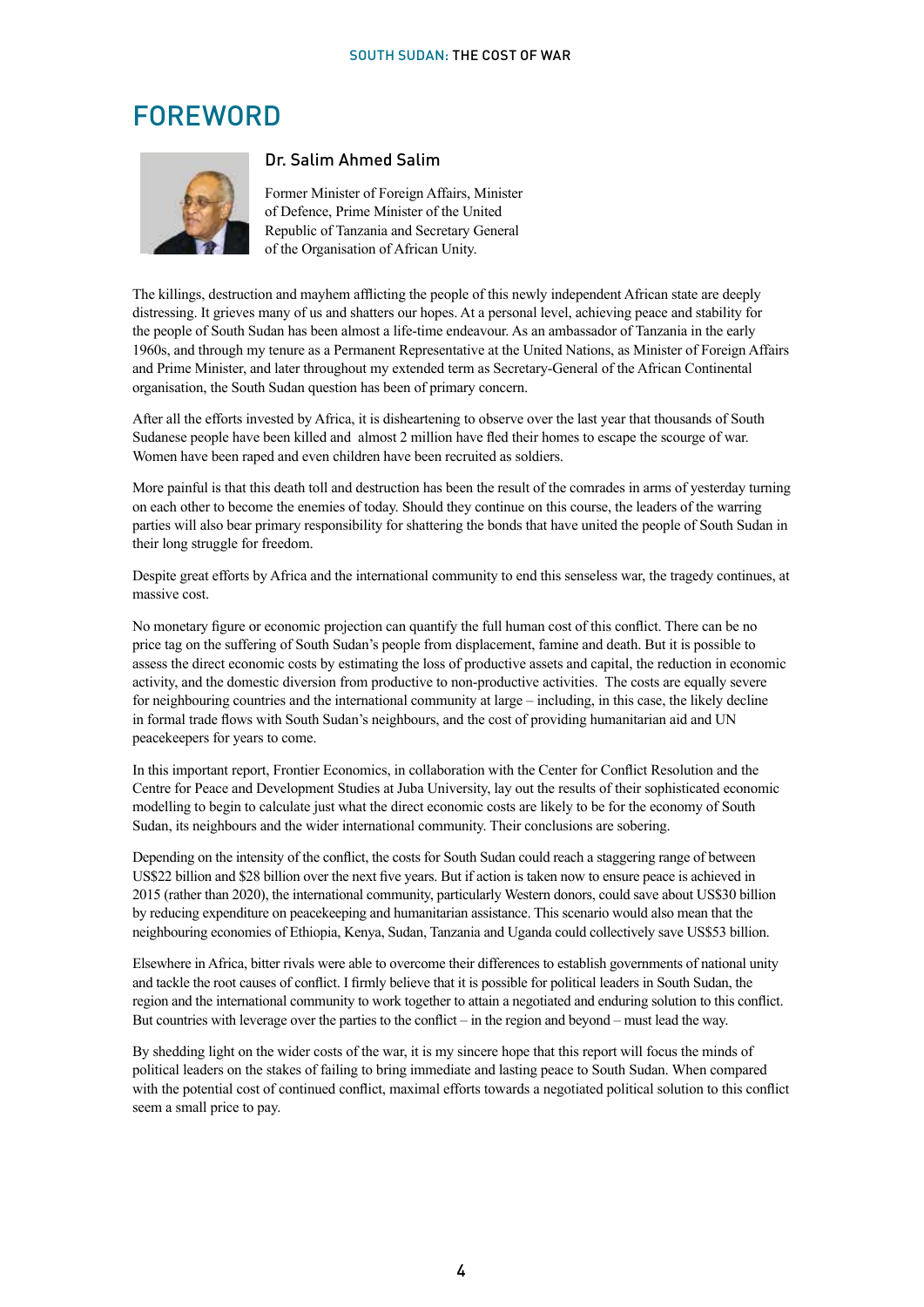# Executive Summary

The conflict in South Sudan since December 2013 has devastated the lives of the majority of South Sudan's people. It has killed tens of thousands, placed nearly a third of the population at risk of famine and ravaged key parts of the country. The conflict has been brutal: killings, rape, forced recruitment of children, mass displacement and the destruction of livelihoods. It has left open wounds that will take decades to heal.

The economic costs of the conflict to date are substantial, with a projected drop of 15% in South Sudan's GDP for 2014.

This report looks forward from January 2015 to quantify the additional economic costs that would be incurred by South Sudan, other countries in the neighbouring region, and the wider international community, should the conflict continue.

By viewing the conflict through this economic lens, the findings of this report likely understate the cost of war in South Sudan. The full effects of conflict, such as environmental degradation, the break-down of social cohesion, and the psycho-social trauma generated by sexual violence and child exploitation, are difficult to capture in their entirety in an economic cost benefit analysis. South Sudan can ill-afford the economic costs of war, but after decades fighting for independence from its northern neighbour, it is even less equipped to bear the heavy social costs of another generation growing up in a violently divided society. The longer the violence continues, the further it spreads, and the more insidious it becomes, the more difficult the task will be for South Sudan to undergo the kind of social, psychological and economic transformation needed to achieve lasting peace.

### Key findings

A central finding of this report is the need for early action. The costs of conflict to South Sudan, its neighbours and the international community are likely to increase at an accelerating rate the longer the conflict persists.

#### Key findings for South Sudan:

- If the conflict<sup>1</sup> continues for another 1 to 5 years, it will cost South Sudan between US\$22.3 billion and \$28 billion. If the conflict's effects are measured over 20 years to allow for flow-on effects, the loss is even greater: between \$122 billion and \$158 billion.
- The human costs of conflict death, hunger and disease also have significant longer term economic impacts. Just taking the effects of hunger on labour productivity could mean a further \$6 billion in lost GDP2 if the conflict were to last another 5 years.
- South Sudan's spending on security could increase by a further \$2.2 billion were the conflict to last another 5 years.3 The savings in military spending that would result from resolving the conflict within a year from now would allow South Sudan to meet the internationally recommended target of allocating 20% of spending to education.

#### Key findings for the region:

- The five countries considered in this report Ethiopia, Kenya, Sudan, Tanzania, and Uganda could between them save up to \$53 billion if the conflict were resolved within 1 year, rather than allowed to last for 5 years.
- Countries in the region, most notably Uganda and Kenya, may incur substantial financial costs relating to security needs. Figures reported for Uganda suggest that defence expenditure incurred as a result of the conflict is around double the government's projected capital investment budget for the health sector for the coming financial year, and close to the capital investment budget for education.<sup>4</sup>

#### Key finding for the international community:

If the conflict ended within one year rather than 5, the international community could save nearly an estimated US\$ 30 billion by reducing expenditure on peacekeeping and humanitarian assistance.<sup>5</sup>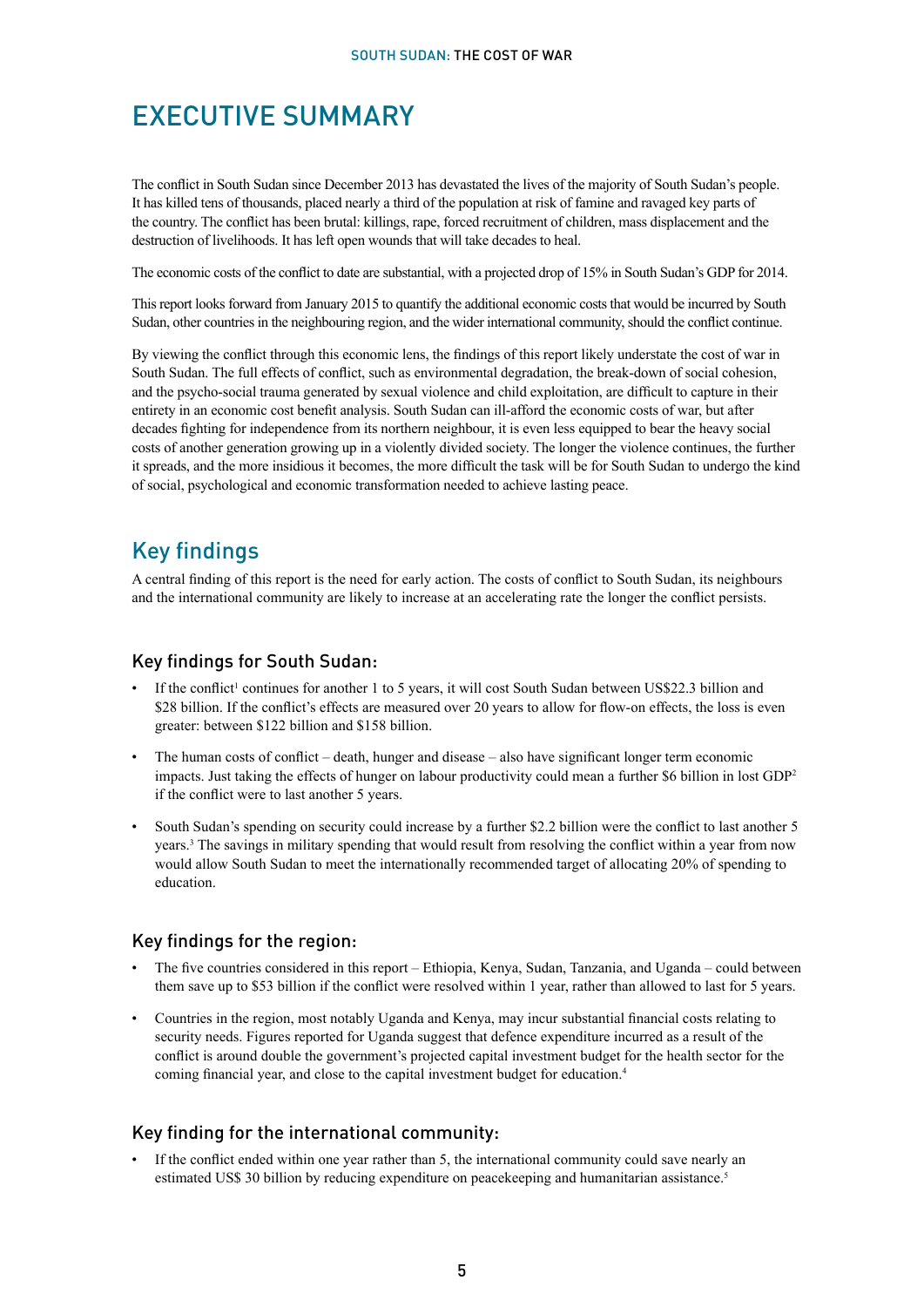### Recommendations in summary

Persisting with the current level of political engagement is not a prudent option. Without a swift end to the fighting, South Sudan runs the risk of becoming a failed state, consumed by civil war. Worse still, it could become the epicentre of a full blown regional conflict.

Ensuring this is not the trajectory for South Sudan will require African leaders, with the full backing of the international community, to take swift and decisive action, and to sustain that action. The other crucial stakeholder in this effort is the people of South Sudan, who need to be empowered to be active participants in building the peaceful and prosperous democracy they have so long aspired to. There are no quick fixes to the problems that South Sudan faces. But if concerted action is taken now, the people of South Sudan can be supported to put their country back on a peaceful and more sustainable path.

The following recommendations prioritise the actions that are urgently needed to end the conflict in South Sudan and protect civilians who are affected by the fighting. These recommendations are presented in more detail at the conclusion of this report in section 4.

- **1. Establish an international contact group to help secure peace in South Sudan**
- African leaders should consider using the African Union Summit in January 2015 to request the formation of a contact group by the AU Commission and/or the UN Secretary-General to facilitate coordination and discussion to ensure the protection of civilians and a swift end to the conflict.
- **2. Dramatically raise the pressure on the parties to the conflict to end the fighting and implement the resolutions of the 28th Extraordinary Summit of the IGAD Heads of State and Government on 7 November 2014 with clear timelines and benchmarks for full compliance with the cessation of hostilities agreement:**
- The parties to the conflict should commit to an unconditional, complete and immediate end to all hostilities, and to the immediate cessation of the recruitment and mobilisation of civilians.
- Collective action by the IGAD region should be taken against any party responsible for any violation of the cessation of hostilities.
- If the parties to the conflict continue to violate the cessation of hostilities agreement and escalate the fighting, the IGAD region should take the necessary measures to directly intervene in South Sudan to protect civilians and restore peace and stability.
- Should it be required to implement the IGAD resolutions, the AU Peace and Security Council, the UN Security Council and the entire international community should render all possible assistance in the implementation of these resolutions in the interests of protecting civilians and securing a sustainable peace.
- **3. Insist on an inclusive approach to peace negotiations so that all South Sudanese people have a stake in their nation's future**
- IGAD with the backing of the AU and the UNSC should continue to support the active participation of a broad range of South Sudanese religious leaders and civil society representatives in the peace process to ensure they have a central role in rebuilding their country.
- They should also secure the participation of the semi and fully autonomous armed groups operating in South Sudan so they are parties to any security arrangements and do not become spoilers.

#### **4. Ensure accountability, reconciliation and healing processes take root in South Sudan**

The culture of impunity in South Sudan fuels atrocities and must be tackled if the reoccurring cycles of violence are to end.

- Any peace agreement should exclude amnesty for those responsible for serious crimes. It should require that during the Transitional Period South Sudan publicly commits to fair, credible criminal investigation and prosecution of serious crimes committed during the current conflict. The Government of South Sudan should request international assistance from the United Nations and African Union to establish a hybrid mechanism to try to the most serious crimes committed during the current conflict.
- Any peace agreement should also require South Sudan to establish a national body during the Transitional Period that will promote truth-telling, reconciliation and healing. Any mechanisms established need to involve people at the grassroots level, be culturally appropriate and be owned and driven by communities.
- The AU Peace and Security Council should publicly release the report of the AU Commission of Inquiry on South Sudan as soon as possible. This report should also be used as the basis for imposing targeted individual sanctions such as asset freezes and travel bans, as outlined in the IGAD resolutions of 7 November 2014.

#### **5. Avert famine and meet the humanitarian needs of all civilians in need**

The risk that famine might take hold in parts of South Sudan by March 2015 is high. According to the United Nations, South Sudan is already in a major malnutrition crisis. It projects that 6.4 million people will be facing food insecurity between January and March 2015 and \$1.81 billion will be needed over the course of 2015.6

- Given the scale of the need and the urgency, South Sudan, donor governments and humanitarian agencies must redouble their efforts to increase humanitarian assistance.
- They should fund specialised gender-based violence (GBV) and child protection programming.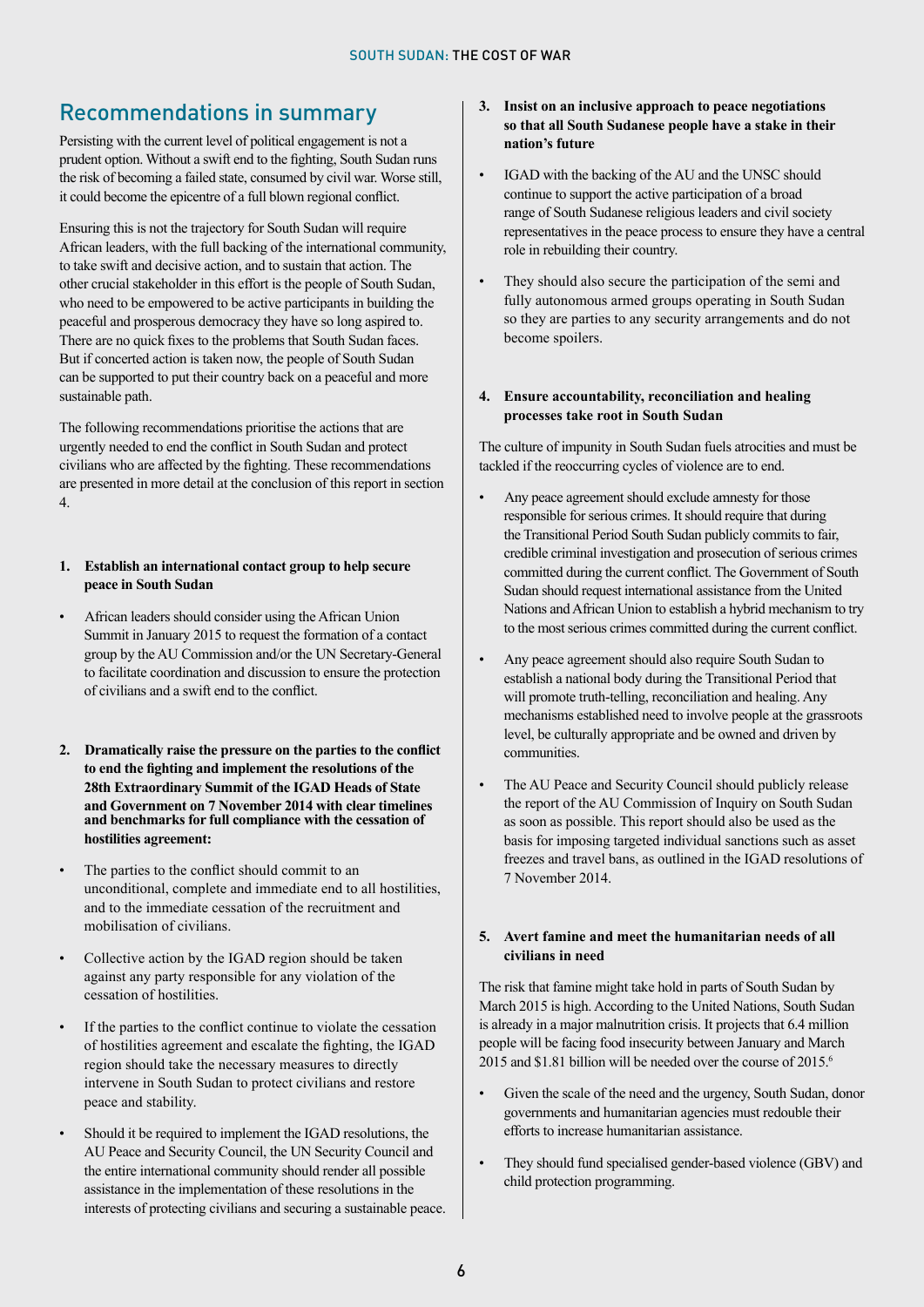- All parties to the conflict must protect civilians and ensure full and unhindered humanitarian access.
- The international community should support the UN peacekeeping missions in South Sudan (UNMISS) and Abyei (UNISFA) to reorient their focus, structure and staffing to fully prioritise the protection of civilians and human rights reporting.

### **Recommendations for the medium-term:**

**6. Bring greater transparency and accountability to the management of oil and mineral resources and all government expenditure to help build the legitimacy of the state**

The Government, with the cooperation of the international community should urgently improve transparency and accountability in the management of mineral resources and government expenditures. This should include the wide dissemination of data relating to the oil industry as well as fiscal and financial data. Authorities should be encouraged to enact the *Petroleum Revenue Management Act.*

#### **7. Once peace is restored, South Sudan will need support to develop and implement targeted recovery and development programmes**

All recovery and development programmes should be oriented to the needs and priorities of the people of South Sudan. They should result in more equitable distribution of public resources to reduce poverty and promote the emergence of a strong private sector; focus on investment in social and physical infrastructure that will help rejuvenate livelihoods lost during the war and promote economic growth; be gender sensitive; include effective security sector reform and disarmament, demobilization and reintegration programs; and engage the youth in productive activities.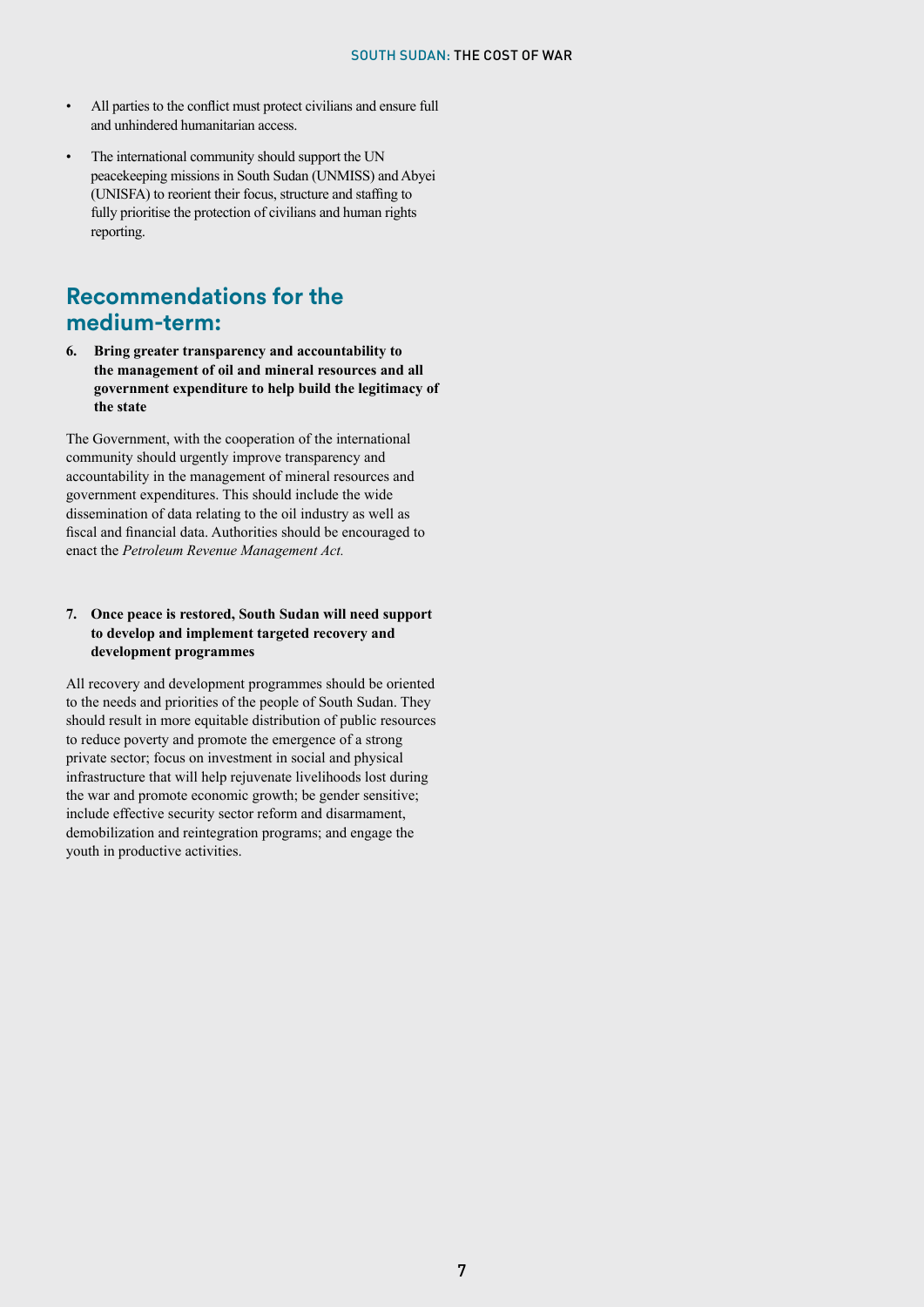# **INTRODUCTION**

### 1.1 Background and context

Violent internal conflict broke out in the Republic of South Sudan in December 2013 when long-standing tensions within the county's ruling party, the Sudan People's Liberation Movement (SPLM), boiled over into armed conflict in the nation's capital, Juba. The Sudan People's Liberation Army (SPLA) split between forces loyal to the Government (President Salva Kiir) and forces loyal to former Vice-President Riek Machar. The violence spread rapidly amongst security forces in Juba, engulfing whole neighbourhoods and resulting in hundreds of civilian deaths within days.<sup>7</sup> Much of the violence was spurred by perceptions about which ethnic group people belonged to, or which political faction they were aligned with. News of these developments spread quickly and retaliatory violence broke out in Jonglei, Unity and Upper Nile States, causing the SPLA to disintegrate.

The Sudan Peoples' Liberation Movement in Opposition (SPLM-IO) was rapidly formed under the leadership of Dr Riek Machar and its armed wing threatened to take over Juba. Arguably Juba remained under government control as a result of the quick intervention of the Uganda People's Defence Force (UPDF) in December 2013 at the invitation of the Government of South Sudan, as well as the support of allied militia groups.8 Attempts to implement a cessation of hostilities were negotiated and signed in January 2014, but have largely proved ineffectual.

According to the United Nations, the consequences for the civilian population have been devastating. There have been attacks on hospitals, churches, mosques, and United Nations bases. There are reasonable grounds to believe that violations of international human rights and humanitarian law have been committed by both parties to the conflict. These include extrajudicial killings, enforced disappearances, rape and other acts of sexual violence, arbitrary arrests and detention.<sup>9</sup>

Almost 2 million people have been displaced by the violence. About a quarter of these people have fled to neighbouring Ethiopia, Kenya, Sudan and Uganda. About 100,000 people<sup>10</sup> have sought refuge inside UN bases and do not feel safe to return home. Although there is no official death toll, the International Crisis Group estimates the figure could be between 50,000 and 100,000 people.<sup>11</sup>

Reports suggest that the opposing sides are mobilising for renewed fighting with the onset of the dry season, which started in December 2014.

The combination of South Sudan's low level of agricultural productivity, human displacement through conflict, and poor transport infrastructure has increased the likelihood of a humanitarian crisis. Reports by aid agencies suggest that as many as 4 million people, or close to a third of the population, face serious food shortages and the risk of famine.

In economic terms, the conflict has had a pronounced effect on South Sudan. Projections by the International Monetary Fund

(IMF) suggest that real GDP will decline by around 15% in 2014.12 Because much of South Sudan's economic activity is informal, and therefore not (or imperfectly) captured in formal national accounts, the true costs incurred to date are likely to be considerably greater.

The conflict has also imposed economic costs on neighbouring countries, notably Sudan and Uganda. Sudan's exposure lies mainly through the shortfalls in its share of earnings of South Sudanese oil production, and the budgetary costs associated with an influx of South Sudanese refugees. The bulk of the latter costs have been borne by the international community through the United Nations (see section 3.4.3 for more details). Disruptions to cross-border informal trade with South Sudan may also negatively impact food security in the border regions between Sudan and South Sudan.

The Ugandan authorities observed that GDP growth for the 2013-2014 financial year was 4.7%, which was lower than the projected 6%, and attributed this underperformance in part to the effects of South Sudan's conflict. A projected 30% drop in remittances from returning Ugandan workers is, on its own, estimated to have reduced Uganda's GDP growth by 0.2-0.3 percentage points.13 Due to Uganda's military involvement in South Sudan, the conflict has also imposed direct budgetary costs through higher spending on security. Security spending for the financial year 2013-2014 was around 111% of what was budgeted (not all of this excess is attributable to the conflict in South Sudan), and, partly as a consequence, spending in other areas (water, transport and health, notably) was under budget.

### 1.2 Objectives of this report

The purpose of this report is to quantify the economic costs of conflict in South Sudan, in addition to those already reported, were the conflict to continue beyond 2014. Measuring the costs of conflict is of interest to policy makers since it provides some guidance as to the returns from investing in measures (mediation, peace-keeping) that can help to resolve the conflict. At the same time, it is readily acknowledged that the human impacts of conflict are not adequately captured through the narrow prism of cost-benefit analysis, and that there are a number of ethical principles that justify conflict resolution, irrespective of economic considerations.

The costs of conflict are those borne by South Sudan, its neighbours in the wider sub-region $14$ , and the wider international community. As explained in section 2, these costs can take a variety of forms:

- Macro-economic costs through the lost value of production, as measured by reductions in GDP or lower-than-expected growth in GDP. We anticipate this category of costs to be borne primarily by South Sudan and its neighbours.
- Direct financial costs associated with security, peacekeeping and mitigating the effects of the conflict within South Sudan and the region. These are likely to be apportioned between South Sudan, its neighbours and the international community.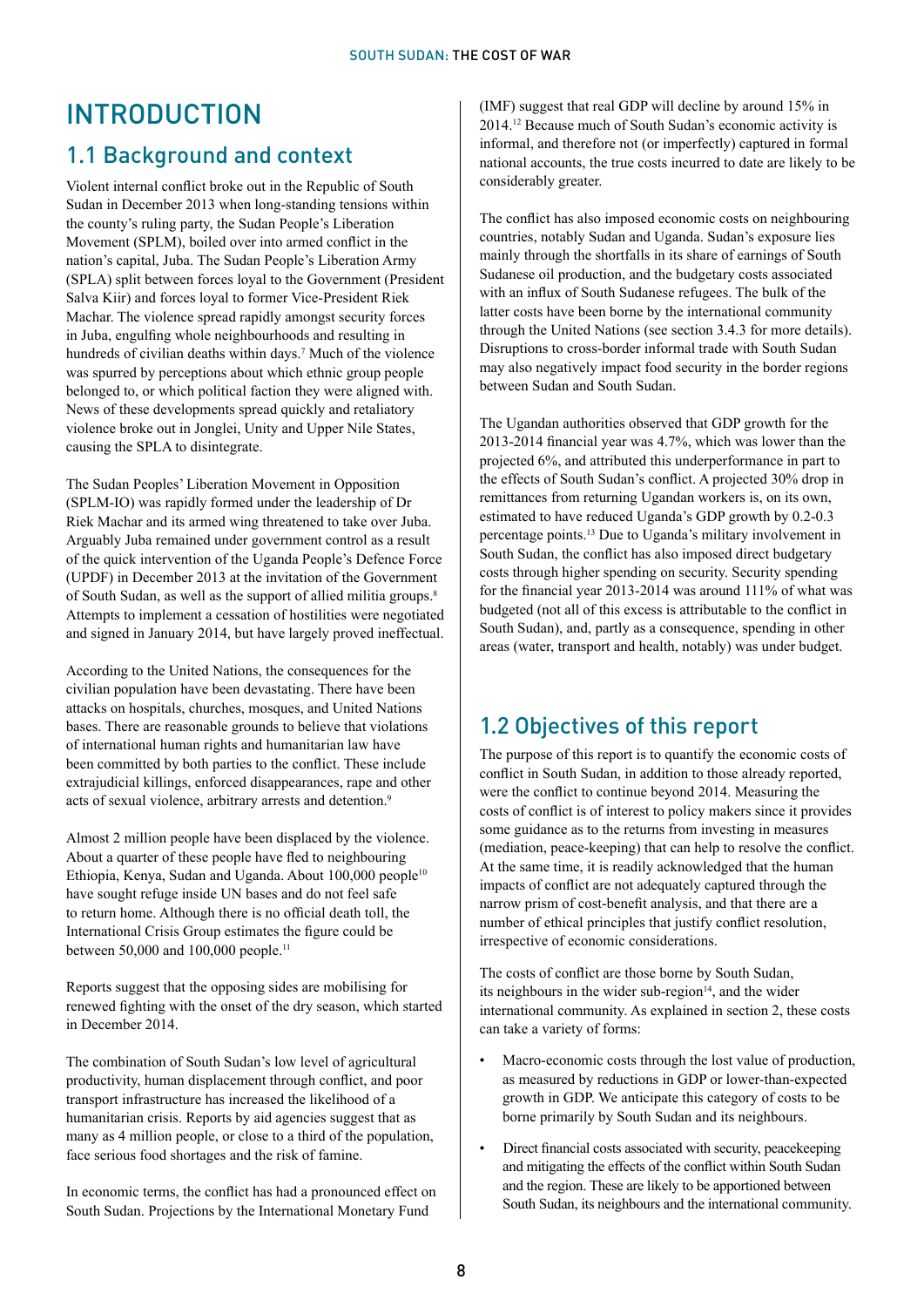Wider economic costs that are not (perfectly) captured by market formal transactions and hence are not adequately reflected in national accounts. These include impacts on the informal economy and adverse impacts on public goods, notably the value of lost personal safety, health, and environmental damages.

Not all of these costs can be quantified, especially those in the last category. Hence the focus of the quantitative analysis is on the first two categories, with qualitative information on the third category used, where available, to supplement the discussion.

# 2 Approach and **METHODOLOGY**

### 2.1 Overview

Our approach follows that adopted in Frontier Economics (2010). The main building blocks of this approach are summarised in Figure 1 below.



Destroyed homes burn in Malakal, Upper Nile State, February 2014. Photo: Tim Freccia

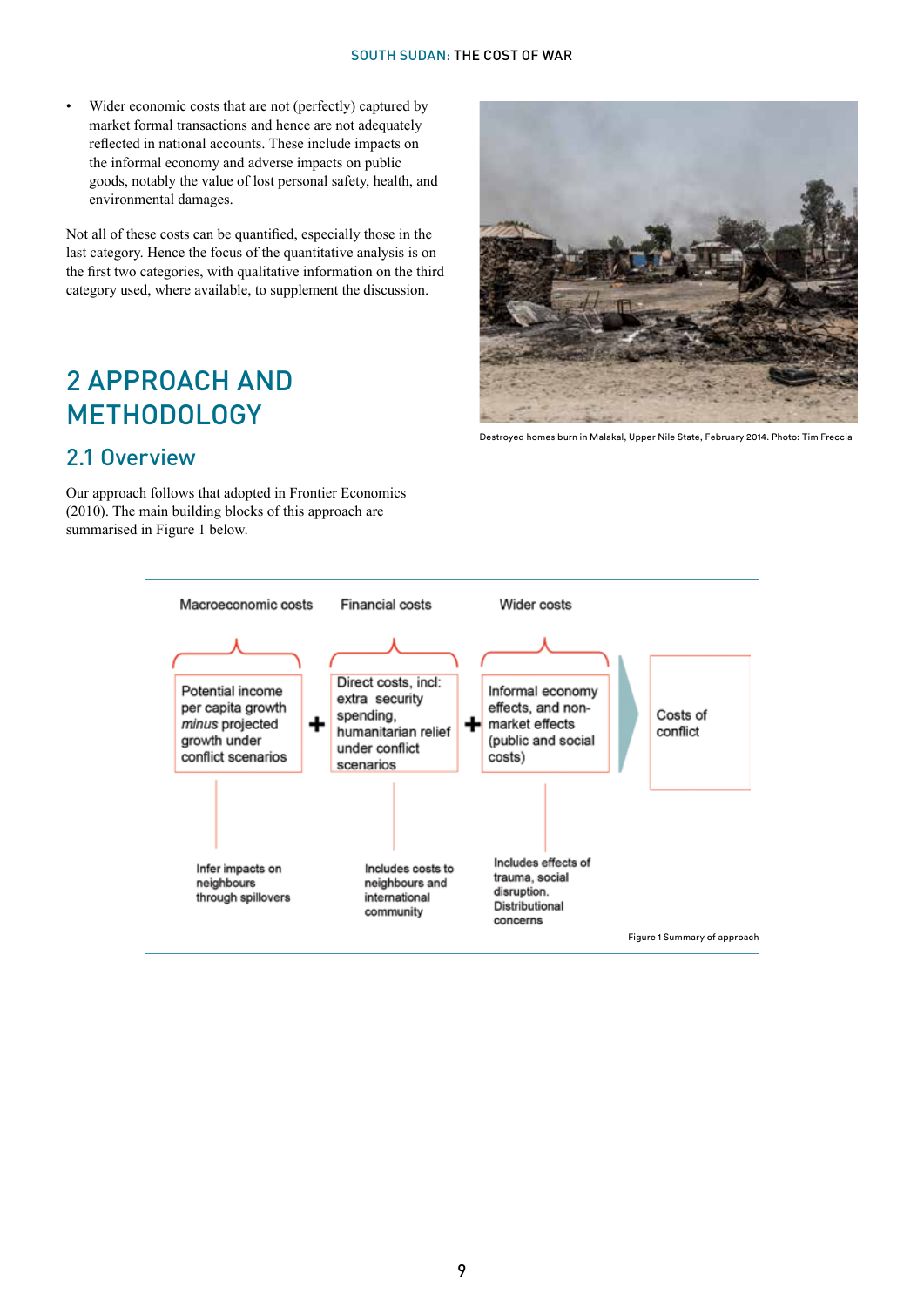The estimate of the cost of conflict involves a counterfactual analysis. That is, it involves comparing projected trends in the variables of interest (such as GDP) in the case of conflict with projections of what these variables would be *but for* the conflict. We refer to the latter as the conflict-free baseline projection. Concretely, the approach involves:

- Specifying a baseline scenario in which the conflict is resolved; and
- Hypothetical scenarios, which involve assumptions about the duration and intensity of the conflict.

For the purpose of this report, we consider the following scenarios:

- A baseline scenario in which the conflict is resolved speedily, allowing the resumption of economic activity and growth in 2015.
- A low-conflict scenario in which conflict, of the intensity seen in the period to date, resumes and lasts to the end of 2015.
- A moderate conflict scenario in which conflict lasts until the end of 2017.
- A high conflict scenario in which conflict lasts until at least 2019.

Some assumptions on the number of deaths and displaced people under the different conflict scenarios are required. For deaths, we can differentiate between those that are the consequence of fighting directly, and those that are the indirect consequence of fighting, particularly through disease (reflecting reduced access to health services) and hunger (reflecting reduced access to food). For direct deaths, we take the number of deaths observed to date as a result of conflict and assume that these will be replicated in every conflict year.

For indirect deaths, we draw on data that compare direct (conflict-related) deaths to total deaths in various conflicts in Sub-Saharan Africa. The average across all conflicts studied suggests a ratio of between 12 and 17 indirect deaths to every direct death.15 Because the incidence of indirect deaths resulting from conflict is likely to increase over time, we assume that in the low conflict scenario, the ratio will be 3 to 1, increasing to 5 to 1 after three years under the medium conflict scenario, and finally to 12 to 1 in year five in the high conflict scenario.<sup>16</sup> We justify this assumption on the basis that as the conflict becomes more protracted, the cumulative impact on human health through disease and food insecurity, notably, will become larger. The implied number of deaths, as a proportion of the total population, are consistent with those obser ved in recent famine episodes in Sub-Saharan African countries such as Somalia.17

In the following sections, we explain the methodology we use to relate the baseline and conflict scenarios, respectively, to each of the three cost categories identified.



Civilians fleeing the fighting and seeking refuge, wait outside a compound of the UN Mission in Bor (December 2013). UN Photo/Hailemichael Gebrekrstos

### 2.2 Macroeconomic costs

### 2.2.1 Overall framework

We follow the methodology used in Frontier Economics (2010).<sup>18</sup> The approach follows that developed by Collier, which traces the economic damage caused by conflict through the following channels:19

- Destruction loss of productive assets and capital, including both private assets and public infrastructure.
- Disruption conflict and insecurity can reduce economic activity, by, for example, causing investors to refrain from investing or postponing investment. Disruptions to transport can increase the costs of commercial activities.
- Diversion this includes diversion at home from productive to non-productive activities. For example, governments can switch spending from social sectors (such as education and health) and infrastructure, which are usually expected to raise the long-term rate of growth, to defence and security. Firms and households may engage in similar patterns of substitution. Diversion at home takes the form of capital flight i.e. the relocation of investment and financial capital outside the conflict zone. It also includes migration.
- Dissaving firms and households may run down savings because their expectations for the future are so limited that they prefer to divert assets to meeting short term needs rather than longer term, more productive, ones.

The Frontier Economics (2010) study drew on Collier (1999), which found that for each year in which conflict was present, per capita GDP growth was 2.2 percentage points lower than the conflict-free counterfactual.

Collier and Hoeffler (2004)<sup>20</sup> found that post-conflict, a rebound effect (peace dividend) was also possible, meaning that growth would be 1.13 percentage points higher than in the counterfactual. This faster growth essentially reflects the fact that the economy is recovering lost ground i.e. it is returning to its long run trend rate of growth. The same authors also found that for five-year civil war, the average annual growth rate for neighbouring countries was 0.89 percentage points lower than the counterfactual.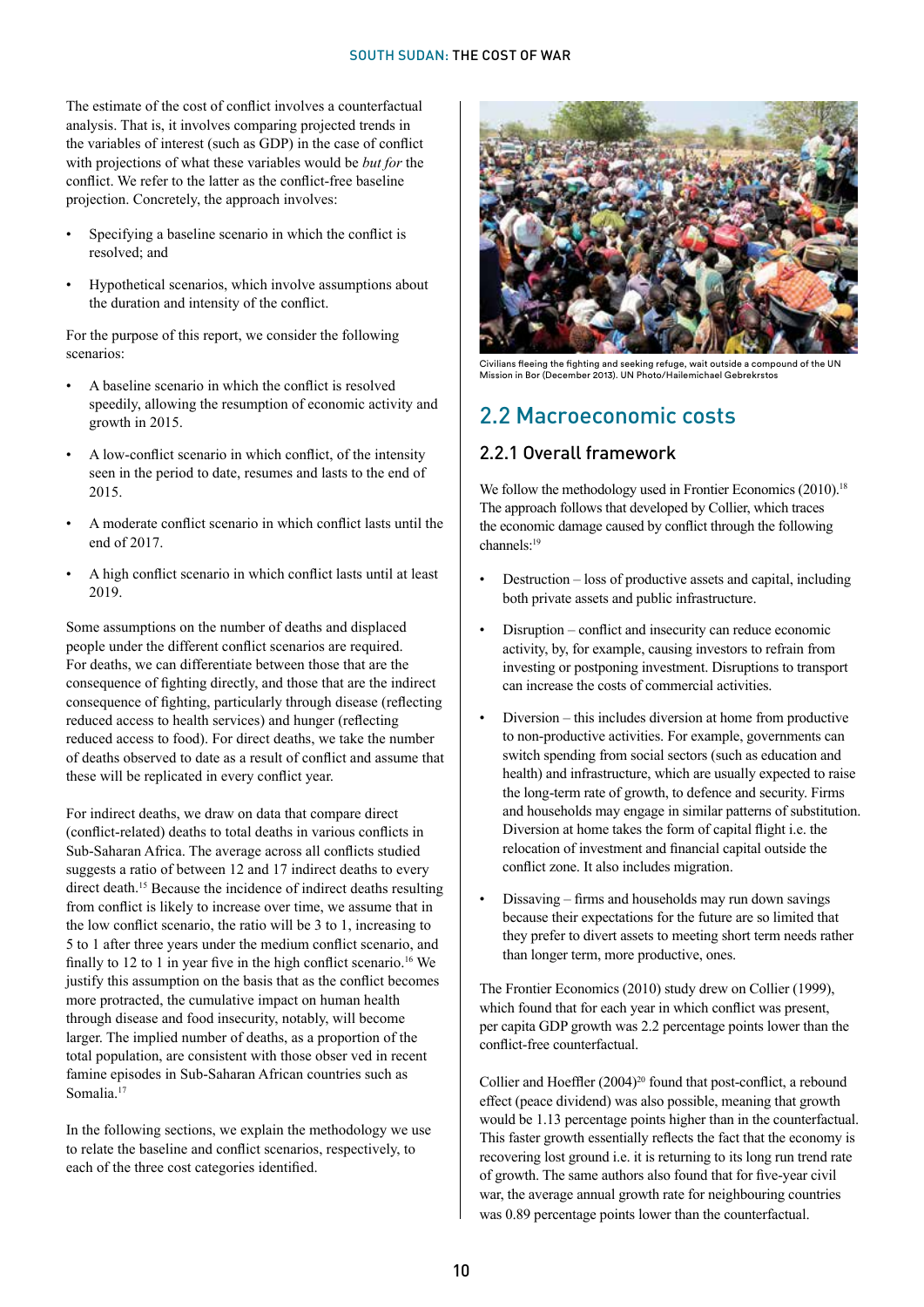### 2.2.2 Adapting the framework to South Sudan

These findings are average estimates based on a large sample of civil wars. While they provide a valuable starting point, they need also to be adapted to take into account the specificities of South Sudan. Because of the dominant role played by oil in South Sudan's economy (around  $60\%$  of GDP) $^{21}$ , GDP growth in any year is heavily influenced by oil production. The shutdown of oil production in 2012 is estimated to have reduced GDP by 45% in that year. Disruption in 2014 is reported to have reduced oil production by around a third – from 90 million barrels for the year to 60 million.<sup>22</sup> As already reported, GDP for 2014 is expected to decline by 15% in 2014. Clearly, the sensitivity of GDP to oil shocks suggests that a crucial issue is the use of appropriate assumptions about the extent to which conflict will disrupt oil production.

### Flow effects versus asset stock effects

The disruption effects described above are flow effects – oil production is disrupted during the conflict period, but is then expected to return to higher levels, as seen, for example, in 2013. In effect, the rate of oil extraction from the wells slows during conflict, but then returns more or less smoothly to higher levels once the incidence of conflict abates. A more serious form of disruption lies in the destruction of oil assets, including the burning of oil fields. Under such scenarios, the resumption of production following conflict is much more difficult, and consequently, the costs of conflict will be longer lived.

We assume that for each conflict year, oil production will be at the levels seen in 2014, or roughly 160,000 barrels per day. The fall in oil production in 2014 caused a one-off fall in GDP of approximately 15 percentage points. Following that one-off drop, we would expect that for each additional year of conflict the GDP growth rate would stabilise. The rate of growth would be inferred by considering what would be the rate of growth in a conflict-free situation, and adjusting this downwards by the percentage effect computed by Collier (1999).

In the event that conflict was to cease, we would expect oil production to increase to the levels seen in 2013, i.e. to 220,000 barrels per day. This is a conservative assumption, since capacity is estimated to peak at 340,000. A return to 220,000 barrels per day is expected to produce a one-off increase in real GDP in that year as the resumption of higher oil flows offsets the initial economic shock from the oil disruption seen in 2014. Whether the rebound fully offsets the initial shock of 2014 (i.e. of around 15%) depends on the level of oil prices. If oil prices are lower than in 2014, then the rebound will not fully compensate for the initial loss.23

Finally, we model the impact of asset destruction as part of the conflict scenario by assuming that oil production cannot increase to pre-conflict levels once conflict subsides. That is, we do not allow for a rebound effect at the end of the conflict.

# 3 Results 3.1 Macroeconomic costs for South Sudan

#### 3.1.1 Baseline scenarios

As already observed, costs are reported as deviations from baseline scenarios. The baseline in this case involves the growth path followed by South Sudan if conflict were to cease by the start of 2015. There are considerable challenges associated with ascertaining what would constitute a plausible growth path for a new, fragile state such as South Sudan. We adopt as a starting point the projections for South Sudan contained in the IMF's World Economic Outlook database. These projections are available to 2019. Based on these, we develop the following scenarios:

- A "normal" baseline scenario, which follows the IMF projections, up to 2019, and then assumes real GDP per capita growth of 3.3% per year until 2035. This is a relatively conservative projection; and reflects a view that South Sudan's growth path could continue to be constrained by various sources of fragility, including weak governance, a degree of internal instability and regional tensions.
- A "peace and growth scenario", in which a secure peace is established, and the long run trend rate of real GDP growth per capita is double that in the normal baseline scenario described above i.e. around 6.6%. We find this assumption to be a justifiable projection on the basis of work done by the African Development Bank that suggests feasible growth rates in real per capita GDP in the order of 7%-8%.

### 3.1.2 Conflict scenarios

We have modelled 5 conflict scenarios:

- Low-conflict scenario 1: where conflict, of the intensity seen in the period to date, continues and lasts until the end of 2015. From 2016, stability emerges and oil production reverts to preconflict levels at 220,000 barrels a day.
- **• Low-conflict scenario 2:** where conflict again continues to the end of 2015, but oil production does not return to pre-conflict levels until the beginning of 2017.
- **• Moderate conflict scenario:** in which the current levels of conflict continue until the end of 2017, but oil production does not reach pre-conflict levels until the beginning of 2018 due ongoing instability.
- **• High conflict scenario 1:** where the current conflict levels continue unabated until 2019 and oil production fails to reach pre-conflict levels until 2021, a year after the conflict ceases.
- **High conflict scenario 2:** where conflict, of the intensity seen in the period to date, lasts until the end of 2019. From 2020, oil production is assumed to be constrained by asset destruction and cannot reach the pre conflict level seen in 2013 of 220,000 barrels a day. Oil production remains at that seen during the conflict period (160,000 barrels a day), until 2025 when oil production increases to pre-conflict levels.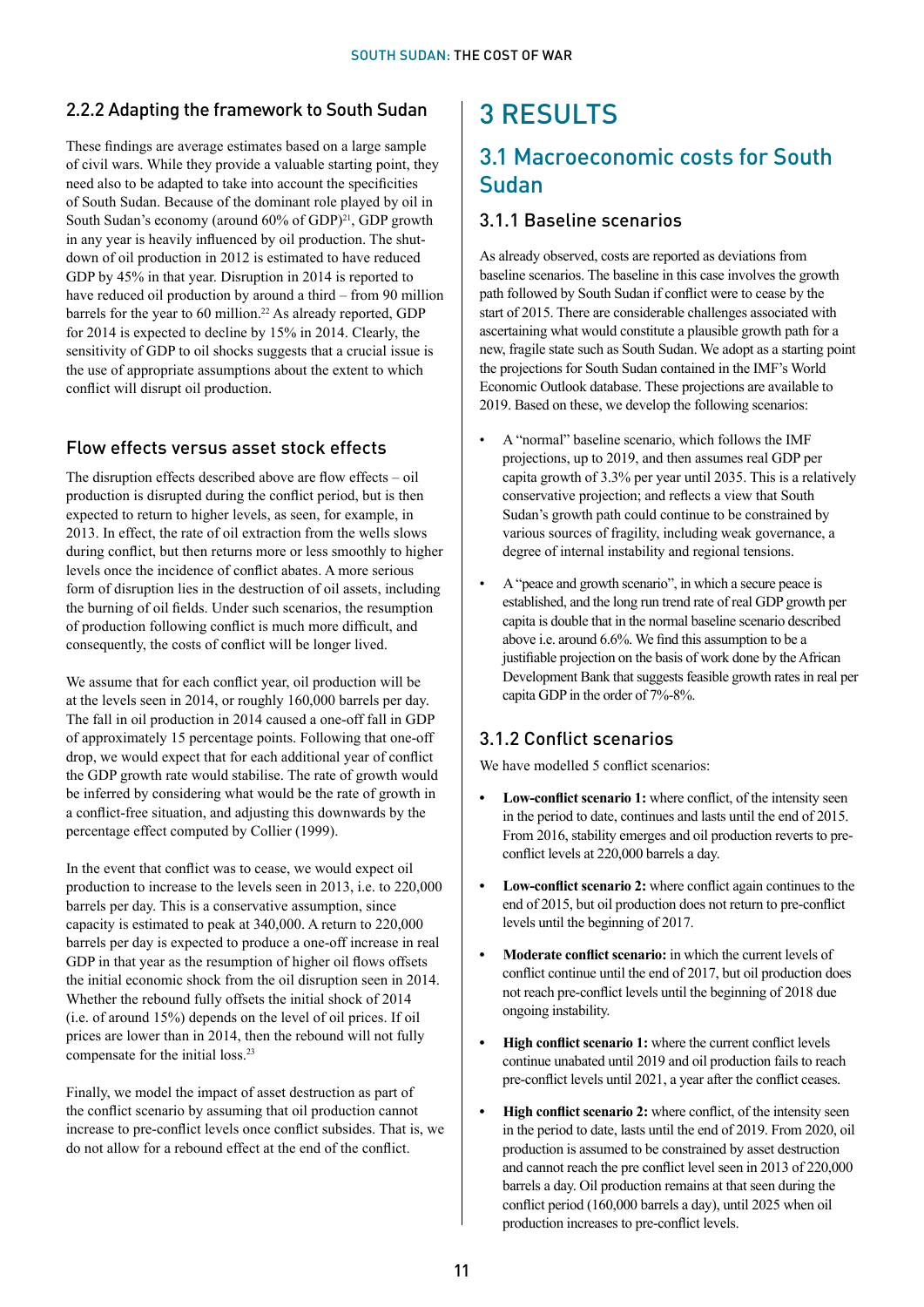We emphasise that while the modelling is based on conflict scenarios over the next five years, the results also take into account the fact that conflict will have an impact on the longer term growth path for South Sudan.

#### 3.1.3 Results

The projected path for South Sudan's economy under, respectively, the two baseline scenarios and the conflict scenarios is depicted below:

These results suggest that the costs of conflict increase rapidly with each added year of conflict, especially if prolonged conflict increases the probability of lasting damage through the destruction of assets, as opposed to disruption. The results also demonstrate that costs of conflict ought to be thought of in terms of foregone opportunities.

This is demonstrated by the magnitude of losses seen when conflict scenarios are measured against the higher growth scenario – the latter reflecting the growth opportunities available to South Sudan were it to more fully exploit its resources.



The estimated costs of conflict are represented as differences between each of the conflict scenarios and one of the baseline scenarios. The results are given in Table 1 and Table 2. The results are cumulative and are expressed in NPV (net present value terms).

Several factors suggest the possibility of significant downside risk i.e. the scope for the costs of conflict to be considerably greater than depicted in the modelling. These are described below.

### Table 1. NPV (net present value) of lost real GDP (compared to the 'baseline scenario')

|                          | <b>Billions of US dollars</b> |          | Loss as percentage of 2014 GDP |                                   |  |
|--------------------------|-------------------------------|----------|--------------------------------|-----------------------------------|--|
| <b>Conflict Scenario</b> | 5 years                       | 20 years | 5 years                        | 20 years                          |  |
| Low 1                    | 1.8                           | 2.0      | 15%                            | 17%                               |  |
| Low <sub>2</sub>         | 3.4                           | 3.7      | 28%                            | 31%                               |  |
| <b>Moderate</b>          | 6.7                           | 14.8     | 57%                            | 124%                              |  |
| High 1                   | 7.7                           | 27.5     | 65%                            | 231%                              |  |
| High 2                   | 7.7                           | 38.1     | 65%                            | 321%                              |  |
|                          |                               |          |                                | <b>Source: Frontier Economics</b> |  |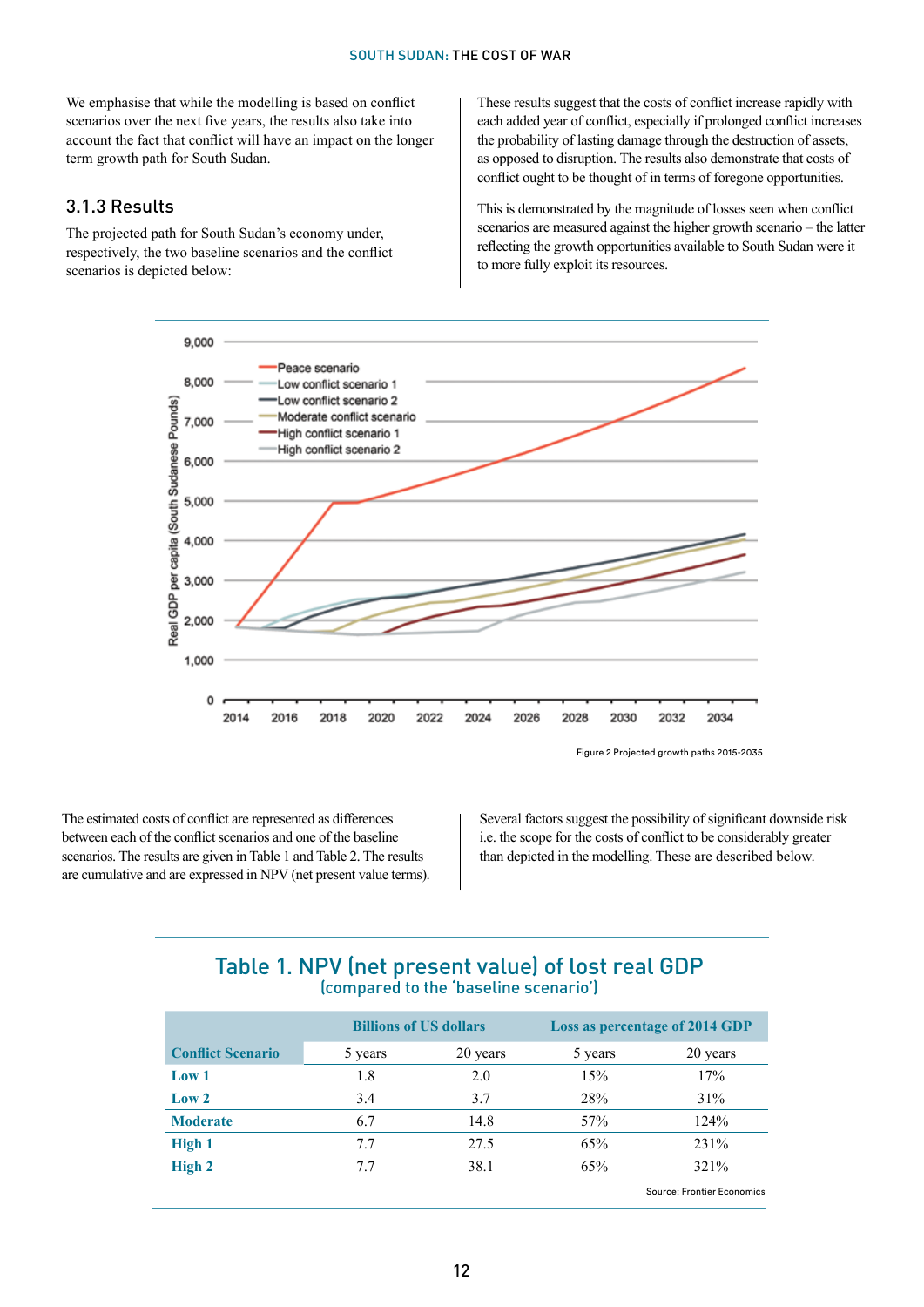|                          | <b>Billions of US dollars</b> |          | Loss as percentage of 2014 GDP |                            |
|--------------------------|-------------------------------|----------|--------------------------------|----------------------------|
| <b>Conflict Scenario</b> | 5 years                       | 20 years | 5 years                        | 20 years                   |
| Low 1                    | 22.3                          | 121.8    | 187%                           | 1024%                      |
| Low <sub>2</sub>         | 23.9                          | 123.5    | 201%                           | 1039%                      |
| <b>Moderate</b>          | 27.2                          | 134.6    | 229%                           | 1132%                      |
| <b>High 1</b>            | 28.2                          | 147.4    | 237%                           | 1239%                      |
| High 2                   | 28.2                          | 158.0    | 237%                           | 1328%                      |
|                          |                               |          |                                | Source: Frontier Economics |

#### Table 2 NPV of lost real GDP (compared to the 'peace scenario')

### 3.1.4 Sensitivities to debt dynamics

Oil receipts are expected to account for close to 70% of budgeted revenue for the financial year 2014/15, and have been as high as 98% in part financial years.<sup>24</sup> Shortfalls in oil revenues are typically accommodated through cuts in expenditure, the accumulation of domestic debt, and the accumulation of external debt. The question of expenditure cuts is addressed in further detail in section 3.4, in conjunction with the possible crowding out of social spending by security expenditure.

The accumulation of debt can have potentially severe effects on growth post conflict: domestic debt can crowd out domestic borrowing, reducing private investment. Over time, the accumulation of external debt (a debt overhang) can have negative effects on growth. Research on debt and growth dynamics of heavily indebted countries suggests that doubling the debt to GDP ratios, once these are in excess of around 45%, could reduce growth by half a percentage point per year<sup>25</sup>. South Sudan's debt to GDP is currently around 6.5%.

### 3.1.5 Sensitivities to humanitarian effects

As already reported, conflict will have an immediate social impact through lives lost directly as a consequence of conflict, and indirectly through the increased risk of hunger and disease. In addition to the seriousness of these issues in and of themselves, these humanitarian effects have a measurable macro-economic cost.

Considering solely the question of hunger, the macro-economic costs of hunger manifest themselves through several channels<sup>26</sup>:

- Hunger causes an immediate loss in work force productivity.
- Longer term effects operate primarily through the effects on human development of child malnutrition. These effects include increased mortality, which can be represented economically as a drop in the productive labour force. These effects also include longer term productivity impacts reflecting physical underdevelopment (stunting) and lower education levels. There are also likely to be direct financial effects that reflect the higher burden of spending borne by education and health budgets.

The productivity effects associated with the costs of hunger alone are likely to be significant, given the measured importance of productivity growth in explaining economic performance in Africa.<sup>27</sup> There is little direct empirical research into the immediate impact of hunger on economic growth via productivity, on which we might be able to draw on to estimate the costs associated with hunger that arise within each of the conflict scenarios. It is also likely that these effects are already to some extent captured in the 2.2% elasticity of GDP growth per year of conflict reported in section 2.2.

More work has been done on the long run effects of hunger through the different impacts of child malnutrition. One report finds that costs through lost productivity (primarily), health and education costs, to be worth between around 2% and 16.5% of GDP, for a sample of Sub-Saharan African countries (Egypt, Ethiopia, Swaziland and Uganda).<sup>28</sup> Other studies cite figures of 3% and between 6% and 10% in lost annual GDP due to adverse productivity impacts.29

It is difficult to calibrate these results to the case of South Sudan. A rough estimate of costs may be derived in the following manner.

- We focus on the impacts via effects on child malnutrition i.e. conflict increases the risk of widespread food shortages, increasing the risk of malnutrition in children who during the conflict are in the first five years of their lives.
- This will have effects that will be discernible in future years as the cohort affected by malnutrition reaches the age at which it would join the labour force (assumed to be age 15).
- Under the low conflict scenarios, we model the effects as a  $3\%$ loss in annual GDP from 2025 to 2030. This seems reasonable in view of the estimates quoted above. **In net present value terms this amounts to an increased cost of around US\$ 1.2 billion.**
- Under the moderate conflict scenario, we model the effect as a 6% loss in annual GDP from 2025 to 2033. **In NPV terms, this amounts to an increased cost of around US\$ 4 billion.**
- For the high conflict scenario, we model the effects at a 10% loss of annual GDP from 2025 to 2035. **In NPV terms, this amounts to an increased cost of just under US\$6 billion.**

We emphasise that these results are additional to the ones reported in section 3.1.3. The total cost, taking into account the sensitivities modelled here, is found by adding the costs for each scenario to the relevant sensitivity modelled above.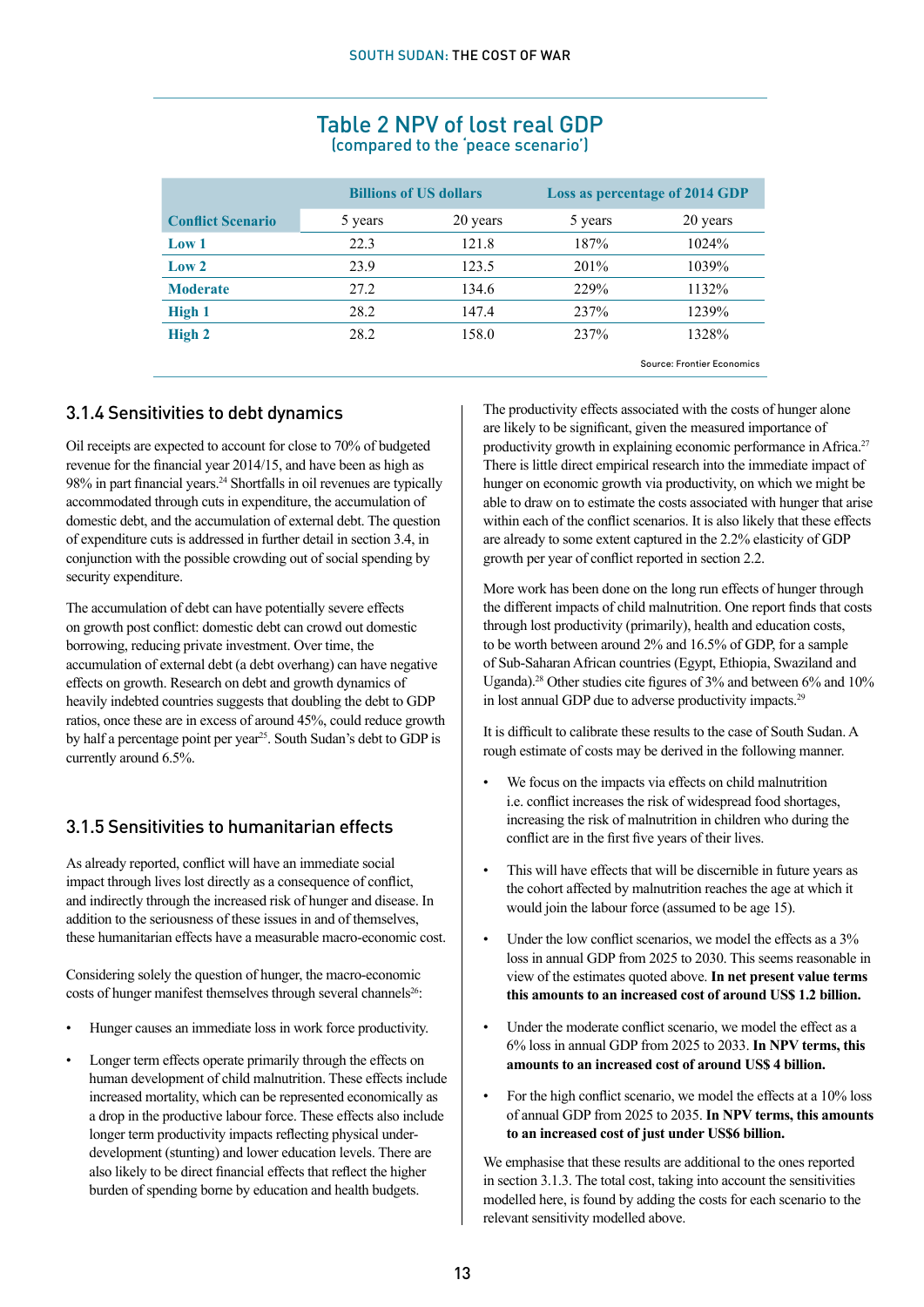### 3.2 Macro-economic costs - Regional effects

TThis section estimates the impact of South Sudan's civil war on its neighbouring countries. According to some estimates, if a country experiences a 5 year civil war, the country's neighbours will face a reduction in GDP of 0.89% annually over the same 5 year period.30 This approach is used to estimate the potential consequences of civil war in South Sudan on its neighbours using the scenarios listed below.

We adapt this approach to the specificities of this conflict as follows:

- For Uganda, the onset of conflict led to the return of many Ugandan residents from South Sudan, and a corresponding drop in remittances. Total remittances to Uganda have fallen in the wake of the current conflict by a projected 30%, which is estimated to have reduced Uganda's GDP growth by 0.2-0.3%.31 Because this effect has already happened, we do not model a future drop in remittances. Formal trade flows have reportedly been robust to the effects of conflict.
- No significant macro-economic effects of the conflict on other neighbouring countries have been reported to date. (By contrast, a number of neighbouring countries have incurred direct financial costs, reflecting an influx of refugees – see section 3.4.2).
- In keeping with the research described above, it is likely that significant effects will manifest themselves over a period of time. We therefore focus our modelling on the moderate and high conflict scenarios.

### 3.2.1 Scenario descriptions

- **• Moderate conflict scenario:** where the impact of South Sudan's civil war is assumed to have a negligible impact on Ethiopia, Kenya and Tanzania, but a significant impact on Sudan and Uganda whose real GDP falls by 0.89% annually between 2015 and 2017.
- **• High conflict scenario 1:** assumes that the conflict in South Sudan lasts from 2015 until 2019. For these 5 years of conflict, the regional impact of South Sudan's civil war reduces the GDP growth rates of its neighbouring countries by 0.89% a year. Under this scenario, the economies of Ethiopia, Kenya, Sudan, Tanzania and Uganda are all affected.
- **High conflict scenario 2:** assumes the conflict in South Sudan lasts until the end of 2019. From 2020, economic activity between South Sudan and Ethiopia, Kenya, Tanzania, Sudan and Uganda remains low with economic instability and uncertainty reducing the GDP growth rate by 0.89% a year until 2021. The conflict's impact on South Sudan's economic relations with its neighbours means that trade and regional economic stability are not restored to pre-conflict levels until 2021, when there is no further loss to GDP from conflict.

### 3.2.2 Results

Table 3 below shows the loss of GDP for each of the scenarios above from 2015 onwards (e.g. a 5 year scenario measures the loss in output from 2015-2019). Under each scenario, we assume that economic growth rates are higher in the immediate aftermath of the civil war with each country recovering their baseline level of real GDP after 10 years.

|                 | (USSUIT dilu dS d) 70 UT ZUT4 dililudi ODF J |                          |                        |            |           |                                   |  |
|-----------------|----------------------------------------------|--------------------------|------------------------|------------|-----------|-----------------------------------|--|
|                 |                                              | <b>Moderate Conflict</b> | <b>High Conflict 1</b> |            |           | <b>High Conflict 2</b>            |  |
|                 | 5 years                                      | 20 years                 | 5 years                | 20 years   | 5 years   | 20 years                          |  |
| <b>Ethiopia</b> | $\mathbf{0}$                                 | $\mathbf{0}$             | 3.39                   | 9.30       | 3.39      | 15.07                             |  |
|                 | $(0\%)$                                      | (0%)                     | $(6.8\%)$              | (18.6%)    | $(6.8\%)$ | $(30.2\%)$                        |  |
| <b>Kenya</b>    | $\mathbf{0}$                                 | $\theta$                 | 5.69                   | 14.92      | 5.69      | 24.33                             |  |
|                 | (0%)                                         | (0%)                     | $(9.1\%)$              | (23.8%)    | $(9.1\%)$ | (38.8%)                           |  |
| <b>Tanzania</b> | $\theta$                                     | $\mathbf{0}$             | 1.71                   | 4.72       | 1.71      | 7.60                              |  |
|                 | (0%)                                         | $(0\%)$                  | $(4.7\%)$              | $(12.9\%)$ | (4.7%)    | (20.8%)                           |  |
| <b>Sudan</b>    | 0.77                                         | 1.5                      | 1.01                   | 2.79       | 1.01      | 4.49                              |  |
|                 | $(1.1\%)$                                    | $(2.1\%)$                | $(1.4\%)$              | $(4.0\%)$  | $(1.4\%)$ | $(6.4\%)$                         |  |
| <b>Uganda</b>   | 0.94                                         | 1.91                     | 1.16                   | 3.18       | 1.16      | 5.18                              |  |
|                 | $(3.6\%)$                                    | (7.3%)                   | $(4.5\%)$              | (12.2%)    | (4.5%)    | (19.8%)                           |  |
| <b>TOTAL</b>    | 1.17                                         | 3.4                      | 12.96                  | 34.9       | 12.96     | 56.7                              |  |
|                 | $(1.0\%)$                                    | $(1.9\%)$                | $(7.4\%)$              | $(19.9\%)$ | $(7.4\%)$ | (32.3%)                           |  |
|                 |                                              |                          |                        |            |           | <b>Source: Frontier Economics</b> |  |

### Table 3. Regional impact, loss of real GDP  $(U\subset \mathbb{C}^n)$  and as a  $\mathbb{C}^n$  of 2014 annual GDP)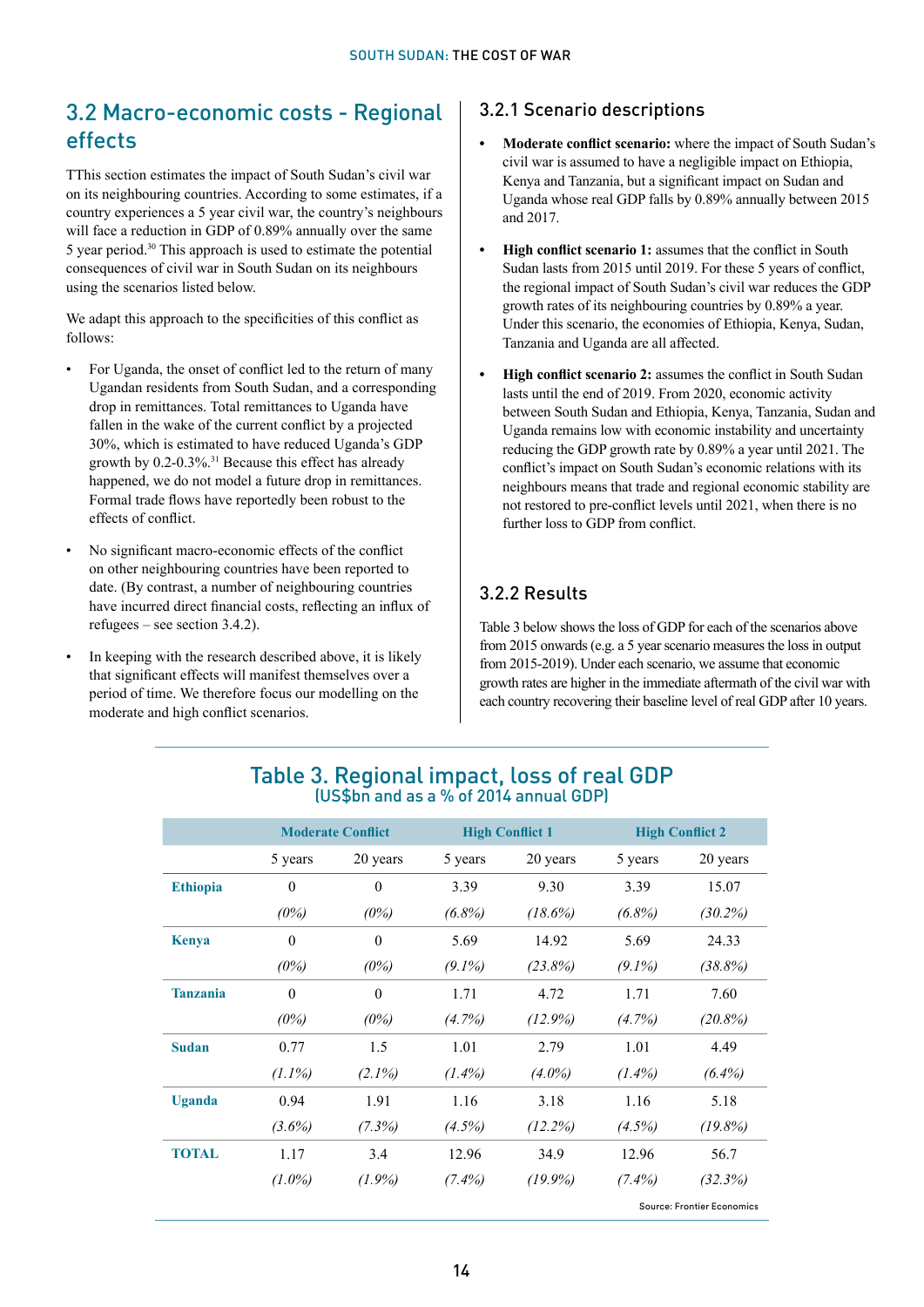The loss of GDP calculated under each scenario uses the IMF WEO's GDP per capita projections as the model's counterfactual up to 2019, before assuming real GDP per capita growth of 3.3% per year until 2035.

As can be seen from the figures above, the overall cost of conflict in South Sudan to the neighbouring region<sup>32</sup> is approximately 32.3% of the region's total annual GDP under the 'high conflict scenario 2'. The potential consequences are particularly great for Kenya and Uganda, who are South Sudan's biggest trading partners.



Protection of Civilians site at the UNMISS base in Bentiu, Unity state, July 2014. Photo: Josh Estey/CARE

### 3.3 South Sudan's informal economy and regional ties

The estimates above are based on formal estimates of economic growth and trade between South Sudan and its regional partners. However, with 76% of South Sudan's households surviving on subsistence activities, informal trade is predominate and large amounts of economic activity will go unrecorded<sup>33</sup>.

Available data indicates that trade between South Sudan and its four most important regional trading partners – Ethiopia, Kenya, Sudan and Uganda – has grown significantly in recent years, with exports from Uganda to South Sudan alone estimated to have increased from \$US 60 million to \$US 635 million between 2005 and 2008.34

The current South Sudan civil war has had a particularly large negative impact on investment and trade between Uganda and South Sudan with trade between the countries stagnating in 2009 before declining in 2010 "due to the increased insecurity faced by Ugandan traders."35 Trade fell further in the run up to the referendum due to growing instability and is likely to have dropped further since the onset of civil war in light of the sensitivity of cross border trade to changes in local security conditions.36 According to Ngungi (2010), 77% of traders in South Sudan are from female headed households that are dependent on cross border trade for their primary source of income, meaning the fall in trade between South Sudan and Uganda is likely to affect the most vulnerable in South Sudan.37 These observations suggest that the simulations based on formal national accounts are likely to understate the true costs of conflict. They also do not take into account distributional impacts (as illustrated by the gender dimensions of informal trade).

Furthermore, with both Uganda and South Sudan landlocked, the significance of trade between these countries is vast for both economies, particularly as ongoing tensions and violence between Sudan and South Sudan restrict the latter's trade to the north. And with South Sudan bordering on the Central Africa Republic and the Democratic Republic of Congo, who have the lowest and second lowest GDP per capita in the world (IMF's WEO, 2014), trade with Uganda takes on even greater importance. According to Paul Collier and Steven O'Connell (2007), the average landlocked African country will grow by an extra  $0.2\%$  when one of its neighbours grows by  $1\%$ , while a fall in growth can have a similarly large but negative effect on the country's neighbours. This effect may be even greater for South Sudan and Uganda given the importance of both countries to the other's economy.<sup>38</sup>

### 3.4 Direct financial costs

### 3.4.1 Costs to South Sudan

The conflict has a two-pronged effect on South Sudan's public finances. On the expenditure side, the conflict will increase spending on defence and security relative to a peace scenario. There are also likely to be costs relating to humanitarian needs and rebuilding infrastructure post-conflict, though these are likely to be borne to a large extent by the international community (see section 3.4.3).

In projecting the incremental military spending associated with the conflict, we have taken into account that prior to conflict, military expenditure accounted for a significant proportion of total spending – as high as 28% in the 2012/2013 fiscal year. This reflects concerns relating to security in the postindependence environment. In order to ascertain the impact of the current conflict, we begin by observing that the outturn for military spending in the 2013/2014 budget was around 3.6 billion SSP (relative to an initial budget of 3.1 billion SSP), and the budgeted amount for 2014/2015 was just under 4.0 billion SSP. These figures amounted to around 8% of nominal GDP in 2013 and 11% in 2014 (the latter reflecting both the increase in military spending and the drop in GDP). These are high shares when compared to averages reported for other conflict countries: around 5.2% in countries during civil wars, 4.7% post-conflict, and 3.3% in times of peace.<sup>39</sup>

One simple way of estimating the incremental impact of the conflict on military spending is to treat this as equivalent to the differential between the figure of 3.1 billion budgeted for the financial year 2013/2014 (i.e. prior to the eruption of conflict) and the figure of 4 billion SSP for 2014/2015 (i.e. during the current conflict) – around 900 million SSP.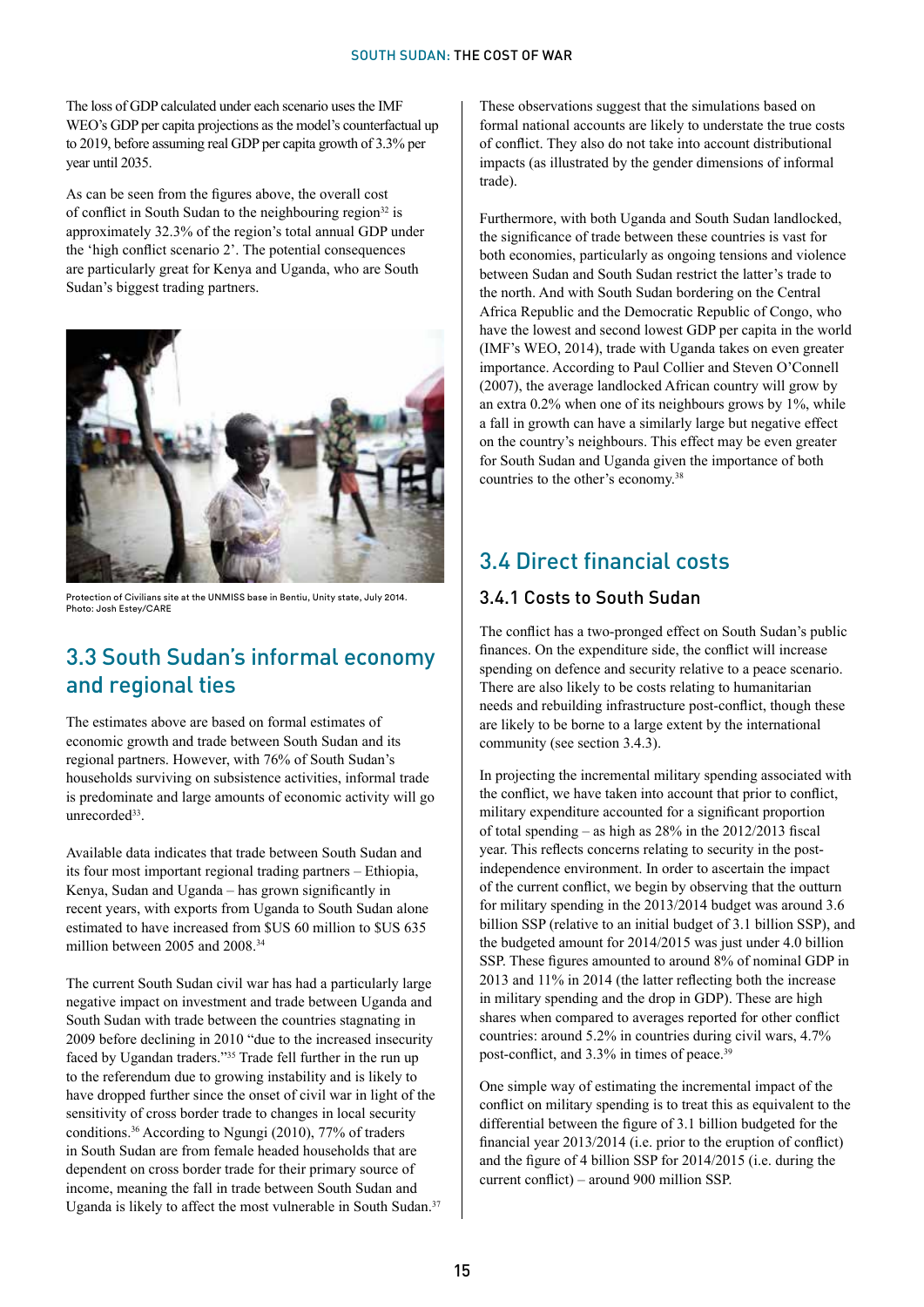#### Using that approach, we find that under the low, medium and high-conflict scenarios, **incremental military spending amounts respectively to around US\$ 290 million, US\$ 1.0 billion, and US\$ 1.5 billion in NPV terms.**

The above assumes that military expenditure would simply revert to pre-conflict levels once conflict has abated. An alternative approach would be to assume that under a peacescenario, absent conflict, military expenditures would converge to levels associated with those witnessed in average post-conflict cases (i.e. 4.7% of GDP). Under this scenario, in the absence of internal conflict, and assuming stability in the relationship with Sudan, military spending would fall progressively to 4.7% by 2018. We assume that, by contrast, in the high conflict scenario, military spending remains close to 10% of GDP for the duration of the conflict before reverting to 4.7% of GDP over a further 5 years. Using this approach, we arrive at a figure of **US\$ 2.2 billion in NPV terms**.

The conflict also has serious implications for South Sudan's revenue base. This is because of the country's heavy dependence on oil revenues (70% in the 2014-15 budget), which will be affected by disruptions to oil production. Shocks to the resource base, coupled with pressures on expenditures stemming from defence requirements, will constrain the allocation of resources to sectors such as education, health and infrastructure, all of which are essential in meeting human development needs, both directly and via their effect on stimulating long run economic growth. Budget data reveal that allocations to expenditure on education has varied between just under 4% and 7% of total public spending, which is far lower than the 20% recommended by the international community.40 **The financial savings that could be realised by avoiding the medium or high conflict scenarios could help meet this target in the next fiscal year.** 

Finally, it needs to be emphasised that resource shocks exacerbate existing fragilities affecting prudent fiscal management. The government has recognised that poor fiscal discipline has led to an accumulation of domestic debt, including a large stock of domestic arrears that has yet to be precisely quantified. In his budget speech, the Minister of Finance acknowledged that defence requirements would be financed through borrowings from the China National Petroleum Corporation against future oil earnings<sup>41</sup>. He also stated planned contributions to the Oil Revenue Stabilisation Fund and the Future Generations Fund, which under the terms of the Petroleum Management Act were to account for 25% of gross oil earnings, would be deferred in order to release funds for current needs.42 These developments further illustrate how conflict diverts resources to less socially productive uses and undermines improvements to economic governance.



UNPOL enforces security measures at IDP camps in Juba. January 2014. UN Photo/ Isaac Billy

### 3.4.2 Costs to regional neighbours

#### Sudan

The conflict in South Sudan imposes direct financial costs on Sudan in a number of ways:

- Under an agreement concluded between the respective authorities of Sudan and South Sudan in September 2012, and valid until March 2016, South Sudan is required to make payments to Sudan for oil transported through Sudan. The payments consist of processing fees, transportation fees and transit fees, all of which are calculated on the basis of a specified rate per barrel of production. The value of these payments is at risk through a drop in oil production. South Sudan has also agreed to a "finite payment" (described as the Transitional Financial Arrangement, or TFA) of US\$ 3.028 billion over the term of the agreement.
- An influx of refugees from the South is likely to create humanitarian needs, though it is understood that these will be met primarily through the international community. There may also be additional costs relating to security and the maintenance of law and order.

On the basis of the assumptions relating to oil production contained in this report i.e. a drop of around 60,000 barrels per day relative to pre-conflict levels, the financial loss to Sudan over the remaining term of the agreements (i.e. until March 2016) is estimated at around US\$ 300 million, based on foregone processing fees, transport fees and transit fees. This figure could be higher if the remainder of TFA payment is suspended because of force majeure. Beyond 2016, the financial loss would depend on successor arrangements to be negotiated between Sudan and South Sudan.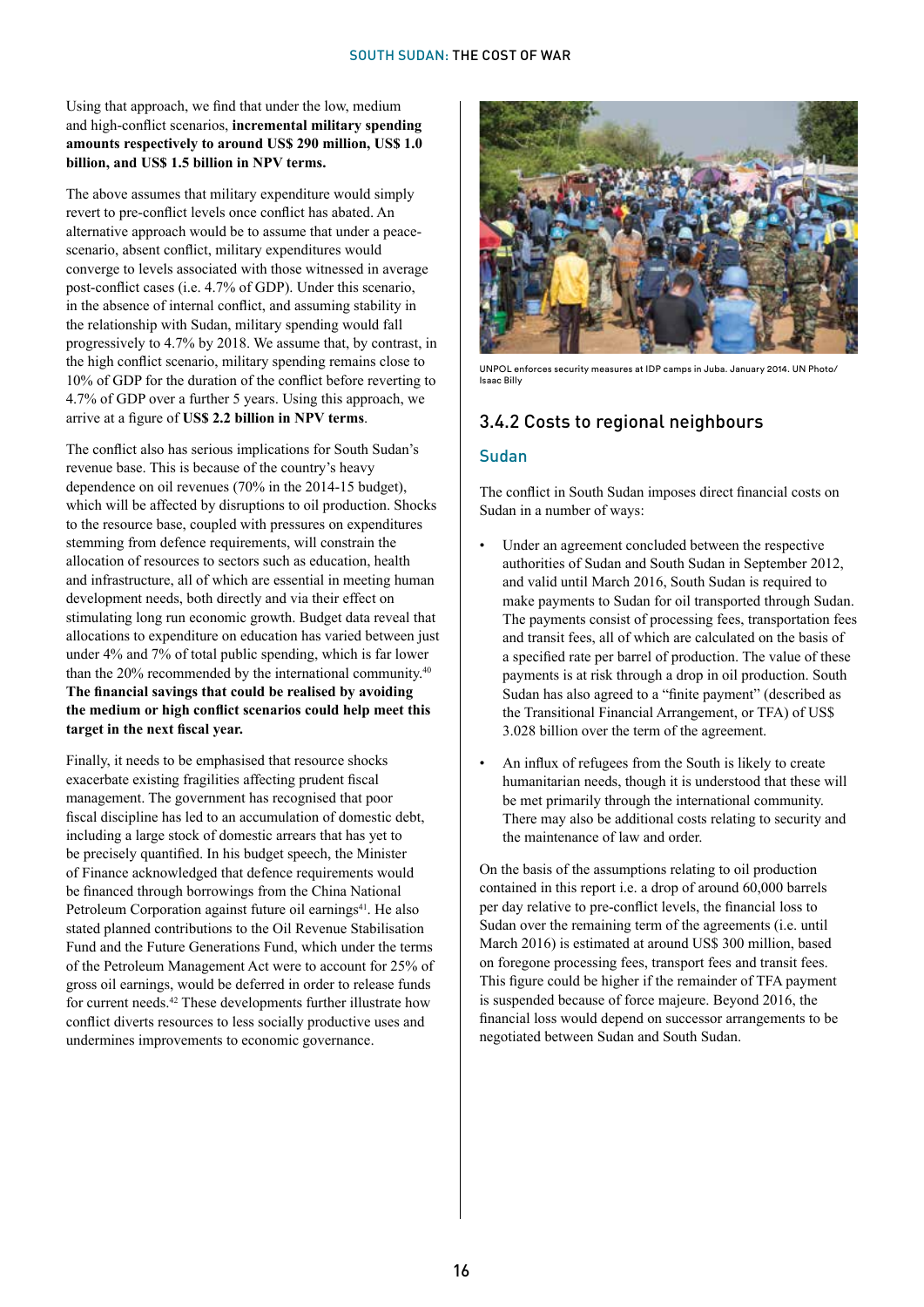#### Uganda

Uganda deployed troops in South Sudan in December 2013, following the outbreak of conflict. The costs of this deployment are not known with precision. A figure of US\$65 million was reported in June 201443 and troop deployment has been financed through the use of supplementary budgets.<sup>44</sup>

In October 2014, it was reported that Uganda had entered into an agreement with the South Sudan government to procure for the latter's use weapons and other military hardware.<sup>45</sup> The details of how this agreement would be implemented are unclear.

No definite timetable has been set for operations conducted by Ugandan troops in South Sudan. Working on the basis of annual costs in line with the figure of US\$65 million cited above – which is a conservative assumption as it reflects operations in the early period of the conflict – military intervention can be seen to place a significant claim on state resources. The annual figure is around double the sum projected for the government component of the annual development (i.e. capital expenditure) budget for health, and slightly more than the development budget for education.<sup>46</sup> The open-ended nature of the commitment entered into in October 2014 also raises the possibility of significant escalations in the direct financial costs to Uganda of the conflict.

Uganda has also been a major recipient of refugees from South Sudan. The United Nations High Commissioner for Refugees (UNHCR) estimates that nearly 125,000 refugees from South Sudan access humanitarian services in Uganda. This creates significant financial costs, which are likely to be largely borne by the international community. The UNHCR estimates that from 2011 to 2014, the costs associated with humanitarian responses to refugees from neighbouring countries increased from around US\$ 76 million per year to nearly US\$ 210 million.47 Clearly, not all of this increase is attributable to the situation in South Sudan, but by taking the conservative assumption that half this increase is due to the conflict in South Sudan, an indication is given of the potential costs associated with prolonged conflict, and indeed of further escalation, with the bulk of these costs are likely to fall on the international community.

#### Kenya

As observed in section 3.2, Kenya has substantial commercial interests in South Sudan. These reflect Kenya's role as a major source of South Sudan's imports, and the significant investments made by Kenyan enterprises in several services sectors, notably banking, communications and retail.

Kenya has already experienced an influx of refugees – estimated at around 44,000 by November 2014 – with further inflows expected. The financial requirements of these refugees for 2015 have been estimated at a little over US\$ 93 million. This is likely to fall primarily on the international community.<sup>48</sup> Kenya is also likely to have concerns about the prospects of South Sudan becoming a failed state, especially in the light of the impact on Kenya of state failure in Somalia. A second failed state in the region is likely to increase the difficulty and costs Kenya faces in controlling insurgent activity.

Kenya currently has one of the highest levels of military expenditures in Sub-Saharan Africa. Data provided by the Stockholm International Peace Research Institute (SIPRI) suggests that since late 2011, when Kenya escalated its presence in Somalia, military expenditures rose by around US\$ 200 million in real terms.49

It is as yet unclear what position the Kenyan authorities propose to adopt in regard to the situation in South Sudan. The commercial and security interests cited above suggest that Kenya has a strong interest in securing peace and stability. Assuming this to be the case, the figures reported for Somalia can be interpreted as a guide to how much a prolonged intervention may cost if the conflict in South Sudan were allowed to escalate significantly. We project that under the medium and high conflict scenarios, Kenya would incur an extra US\$ 200 million in military expenditures.



An armed group carries away looted goods from Malakal, Upper Nile State, February 2014. Photo: Tim Freccia

#### **Ethiopia**

Ethiopia's financial exposure to the conflict stems from an increasing flow of refugees from South Sudan, and its participation in peace-keeping activities in Abyei under the auspices of the United Nations Interim Security Force for Abyei (UNISFA).

The UNHCR reports the entry of just over 194,000 South Sudanese refugees in Ethiopia since the outbreak of conflict. The estimated financial requirements for refugee response in Ethiopia are estimated at a little under US\$ 345 million for 2015. These requirements are likely to fall mainly on the international community. 50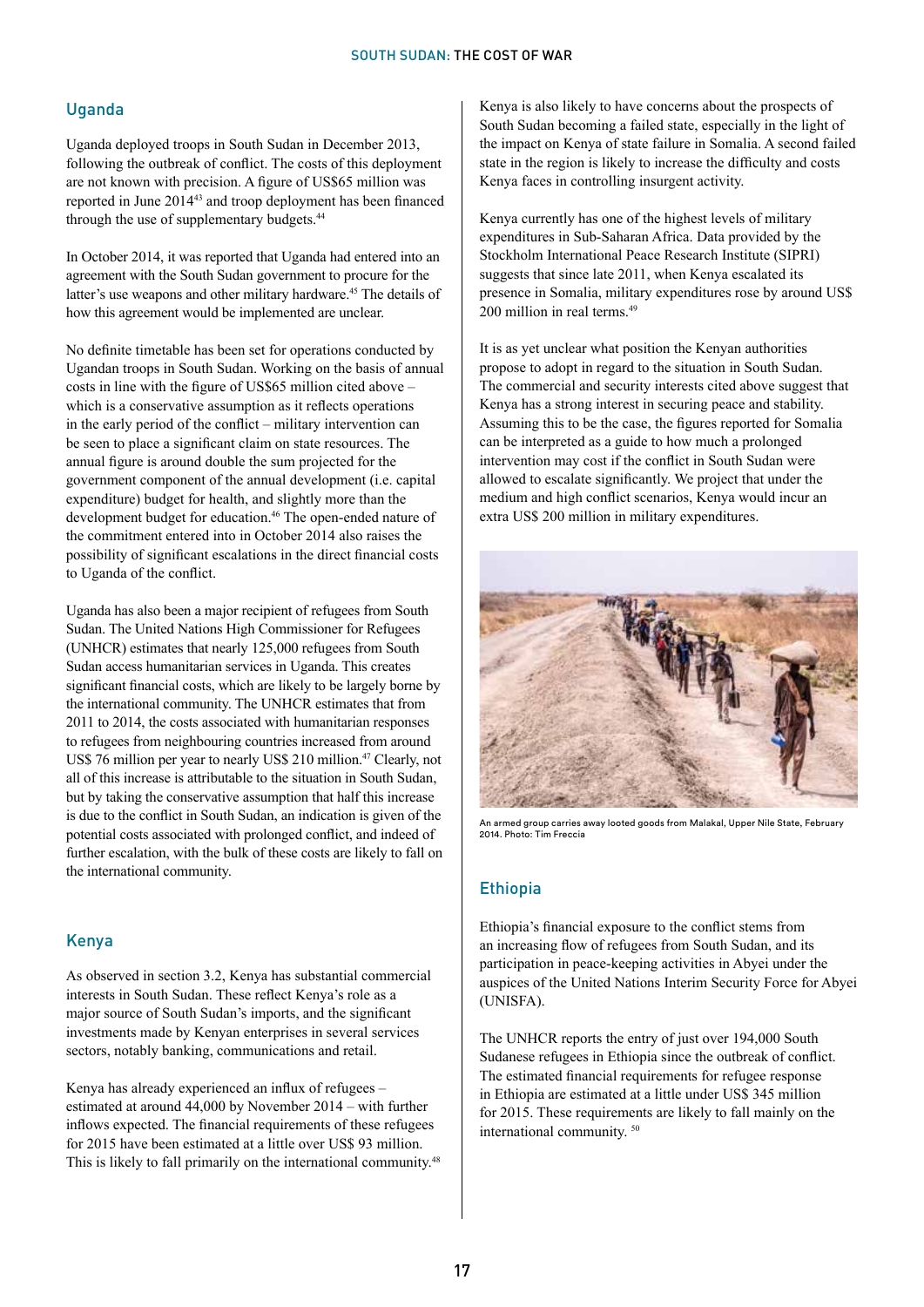

A "Nuer White Army" fighter stands in a burning field near Akobo, Jonglei State, February 2014. Photo: Tim Freccia

### 3.4.3 Costs to the international community

South Sudan is currently one of the largest recipients of humanitarian assistance from the international community. The Global Humanitarian Assistance initiative reports that in 2013, South Sudan received US\$ 903 million in humanitarian assistance, making it the second largest recipient of such assistance after Syria. Nearly two-thirds of the population were classified as being in need of assistance.<sup>51</sup>

In early 2014, the United Nations declared South Sudan a level-3 emergency country – the highest emergency classification. Estimated humanitarian needs for 2014 have been valued at US\$ 1.4 billion<sup>52</sup> and now stand at \$1.8 billion.

In December 2013, the UN Security Council approved a temporary increase in the number of peacekeeping troops and police to respectively 12,500 and 1,323 (compared to 7,000 and 900). The total approved budget for United Nations Mission in South Sudan for the period from July 2014 to December 2015 is US\$ 580 million.<sup>53</sup>

The peacekeeping budget to December 2015 appears to have taken into account the likelihood of conflict occurring in that year. The budgeted humanitarian costs of US\$ 1.3 billion represent a 15% increase relative to the US\$ 1.1 billion foreseen at the end of 2013.<sup>54</sup> Global Humanitarian Assistance noted that the budget was likely to increase further.<sup>55</sup>

Consequently, we project expenditure for humanitarian purposes and for peacekeeping on the following basis:

In the low conflict scenario, the UNMISS budget remains fixed for 2015. Budgeted humanitarian costs are estimated at just under US \$ 1.5 billion (a 15% increase on current estimates) for 2015, before reverting to pre-conflict levels of US \$1.1 billion. We assume that the peace-keeping budget is rolled out on the same terms as for the period July 2014 to June 2015, giving an incremental cost for the 6 months July through December 2015 of US\$ 290 million **Under this scenario, the incremental cost of the conflict would amount to just over US\$ 1.7 billion dollars in NPV terms.**

- In the medium conflict scenario, we assume that UNMISS maintains the increase in personnel it had agreed to for 2015. We then assume that UNMISS increases its annual peacekeeping budget by 25%, giving annual budgets of US\$725 million for each of the remaining conflict years.56 We assume that the humanitarian budget will increase by 15% for each additional year of the conflict. The level of peace-keeping expenditure is assumed to return to pre-conflict levels, while humanitarian expenditures are expected to return to 2014 levels (US \$ 1.1) billion in 2014 dollars). **Under this scenario, the incremental cost of the conflict would amount to just over US\$ 8.7 billion dollars, in NPV terms.**
- In the high conflict scenario, we follow the assumptions of the medium scenario, before assuming that UNMISS increases its budget by a further 25% for years 4 and 5 of the conflict (to US\$ 906 million) before returning to pre-conflict levels. For humanitarian assistance, we assume that the budget will continue to increase by 15% per year. After conflict subsides, the budget remains at that level for three further yearsin view of the high humanitarian costs (in keeping with projected trends in indirect deaths, see the discussion in section  $2.1$ ) that are associated with prolonged conflict. **Under this scenario, the incremental cost of conflict would amount to US\$ 21.3 billion, in NPV terms**

The incremental costs to the international community exhibit a profile that is similar to that observed with the projected macro-economic costs i.e. they rise at an increasing rate, reflecting cumulative impacts, and the persistence of these effects through time.

The cost projections reported above are those incurred by the international community in South Sudan. However, as documented extensively in section 3.4.2, the flow of refugees to neighbouring countries will create acute humanitarian needs in these countries. The financial burden of meeting these needs is likely to fall primarily on the international community.

The UNHCR has projected costs of around US\$ 810 million for 2015, based on an influx of around 821, 000 refugees into the region since the beginning of the conflict. We can use these figures as a basis for projecting costs under the various conflict scenarios.

- In the low conflict scenario, once conflict abates, refugees progressively return home. We assume that half the refugee population returns in the year following the end of the conflict, and the remainder the year after. **Under this scenario, the NPV of costs is projected at US\$ 1.14 billion.**
- In the medium conflict scenario, we assume that the number of refugees in the region increases to around 1.6 million. Following the end of the conflict, the refugee population return to South Sudan progressively over a period of two years.Assuming the cost structure behaves in a roughly linear fashion, the NPV of **total costs is estimated at US\$ 6.3 billion.**
- In the high conflict scenario, a total of 2 million people are displaced into the wider region. Because of the scale of conflict, and associated problems related to famine and the destruction of infrastructure, South Sudan's diaspora return progressively over a period of 4 years following the end of the conflict. Under this **scenario, the NPV of total costs is estimated at just under US\$ 11 billion.**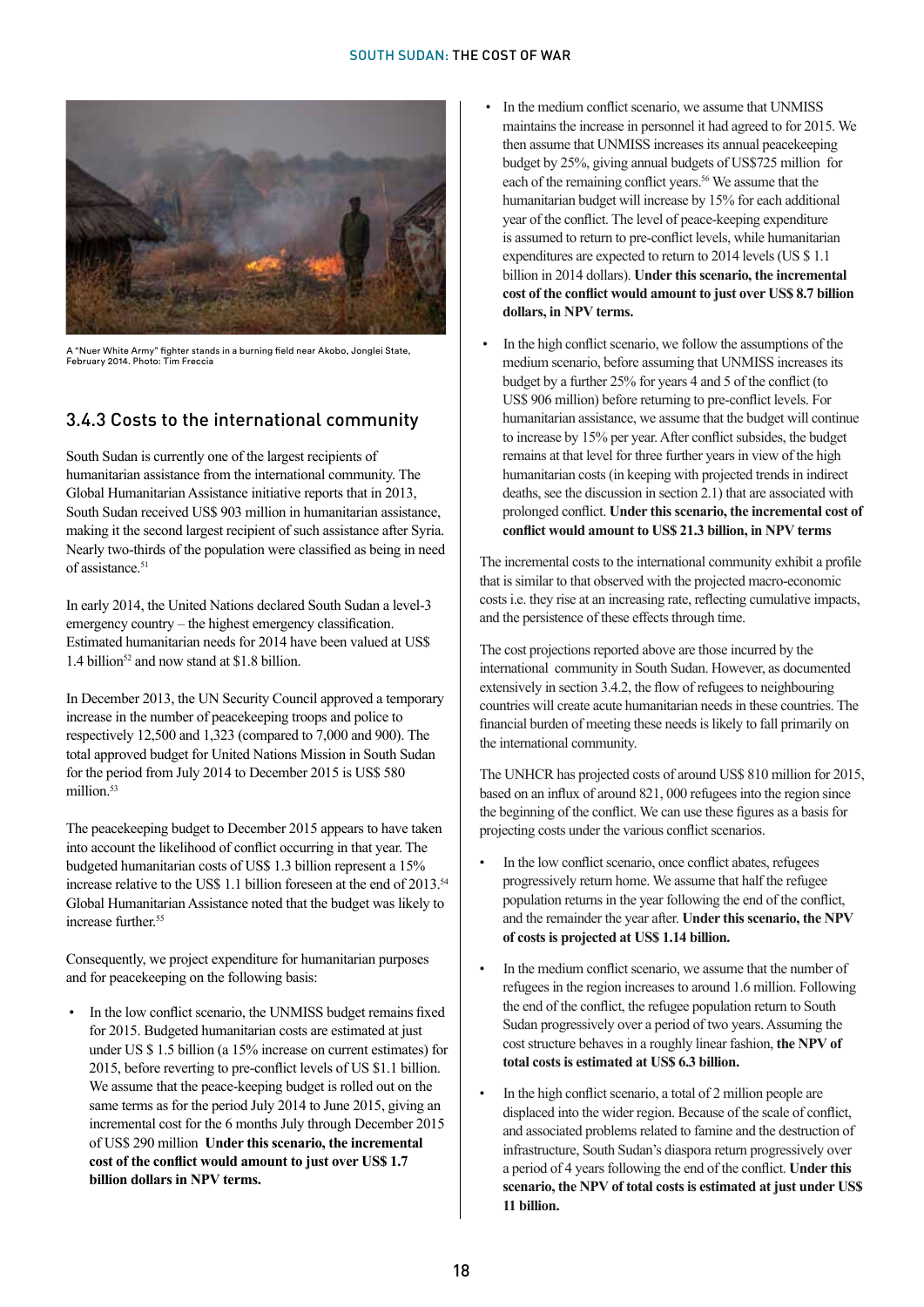### Table 4 Breakdown of total direct costs to the international community, Billions of US Dollars, in 2014 NPV terms

|                                                    | Low  | <b>Medium</b> | <b>High</b>                        |
|----------------------------------------------------|------|---------------|------------------------------------|
| <b>Costs incurred within</b><br><b>South Sudan</b> | 1.7  | 8.7           | 21.3                               |
| <b>Regional humanitarian</b><br>responses          | 1.14 | 6.3           | 11                                 |
| <b>TOTAL</b>                                       | 2.84 | 15.0          | 32.3<br>Source: Frontier Economics |

### 3.5 Wider costs

While the preceding sections have quantified various categories of costs resulting from the conflict, it is also the case that the effects of the conflict go well beyond the analysis presented. For example, a key issue is the extent to which conflict will increase internal fragmentation within South Sudan. Wide regional disparities in poverty and other social indicators were present prior to the conflict. A further entrenchment of these disparities is likely to lead to increase instabilities and thus further undermine the long term development potential of the country.

Another key issue not dealt with in the analysis presented is the social cost of the conflict for this young nation, just emerging from nearly two decades of brutal war with Sudan. The political violence unleashed in December 2013 has been especially damaging because it has targeted the most vulnerable groups: women, children, the elderly and disabled. The pervasive use of sexual and gender-based violence against women and girls is one manifestation of the unravelling of social norms and values that has characterized this conflict. Others include the weakening of traditional social safety nets, the adverse impact on people's sense of dignity and pride, and the palpable sense of mistrust amongst people who only months ago were neighbours. They indicate that South Sudan will need ongoing support and assistance from its neighbours and the international community to develop ways of reconnecting people with their sense of belonging in society. This reconnecting needs to happen at the individual level, but it is also critical to ensure the country as a whole can undergo the kind of social, psychological and economic transformation necessary to achieve lasting peace and reconciliation.



Protection of Civilians site at the UNMISS base in Bentiu, Unity state, July 2014. Photo: Josh Estey/CARE

The risk that South Sudan might become a "failed state" has obvious implications for South Sudan itself, but also the wider region. In the first instance, these costs take the form of foregone opportunities for regional development. These foregone opportunities include lost opportunities for strengthened regional integration and linkages.

There are also likely to be significant concerns in the international community of the security risk of second failed state in the region, in light of recent experiences in Somalia. The economic cost to neighbours is difficult to quantify, though the costs associated with intervention in Somalia can provide some guidance to the possible impacts were a similar situation to be replicated in South Sudan.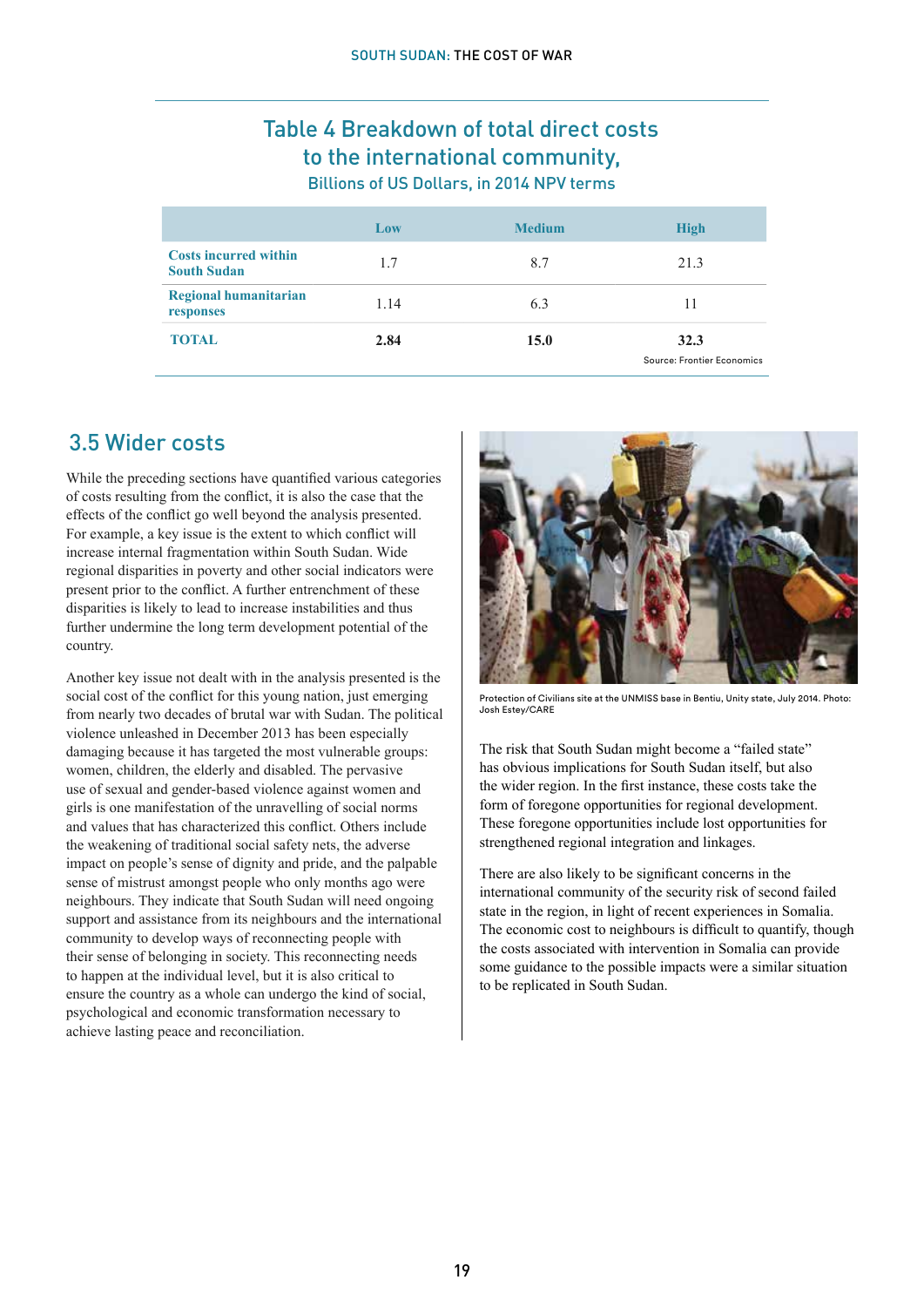# 4 Conclusions

The conflict in South Sudan has already imposed significant costs to South Sudan, its neighbours, and the international community. This research has sought to identify the additional costs involved if the conflict were to be prolonged.

For **South Sudan**, the macro-economic costs of war measured in terms of lost opportunities for economic growth are substantial and increase rapidly the longer the war lasts. The value of these foregone opportunities range, depending on duration of the conflict, **from around US\$ 1.8 billion to US\$ 7.7 billion if the effects are considered over a period of 5 years, and US \$ 2.0 billion and US\$ 38 billion if the effects are considered over 20 years** (i.e. allowing for the fact that the effects of conflict are observable not only in the years of the conflict but also in subsequent years). These estimates reflect, essentially, a comparison between the effects of conflict, on one hand, and the pre-existing state of affairs. If one compares the effects of conflict to estimates of South Sudan's expected long run growth path, the costs are much more substantial: between **US\$ 122 billion and US\$ 158 billion (in net present value terms)** if considered over a 20-year horizon.

These findings are important as they:

- Demonstrate that the costs to South Sudan of a relatively short-duration conflict are substantial and escalate rapidly as the duration of the conflict increases, i.e. there are significant gains from preventing the conflict from going beyond 2015.
- Demonstrate the value of lost growth opportunities. Conventionally, civil society and governments measure the costs of conflict relative to conditions that prevailed prior to the conflict. However, a truer measure of the costs lies in the losses compared to how fast the country *might have grown in the absence of conflict if its development potential were to be harnessed.*

**The results also suggest that the costs of the conflict are likely to propagate across the region as a whole**, and at an increasing rate the longer the conflict lasts. The region as a whole could save between **US\$ 31 billion and US\$ 53 billion** in avoided GDP loss by ensuring that the conflict is resolved within a year, and does not turn into a prolonged civil war of 5 years or more. These costs are separate to the financial outlays that countries within the region may have to make to meet humanitarian needs (associated with an influx of refugees) or to address security issues created by the conflict in South Sudan.

The results also point to gains for the international community through early action. Taking into account both costs incurred within South Sudan for peace-keeping and humanitarian efforts, and those within the region to address spillover effects (mainly through the flow of refugees), the international community could save around US\$ 30 billion by ensuring that the conflict is resolved within a year rather than turn into a 5 year conflict. Note that this figure does not include funds that would be needed for reconstruction (e.g. of infrastructure) and therefore is almost certainly an under-estimate of the total cost of the conflict to the international community.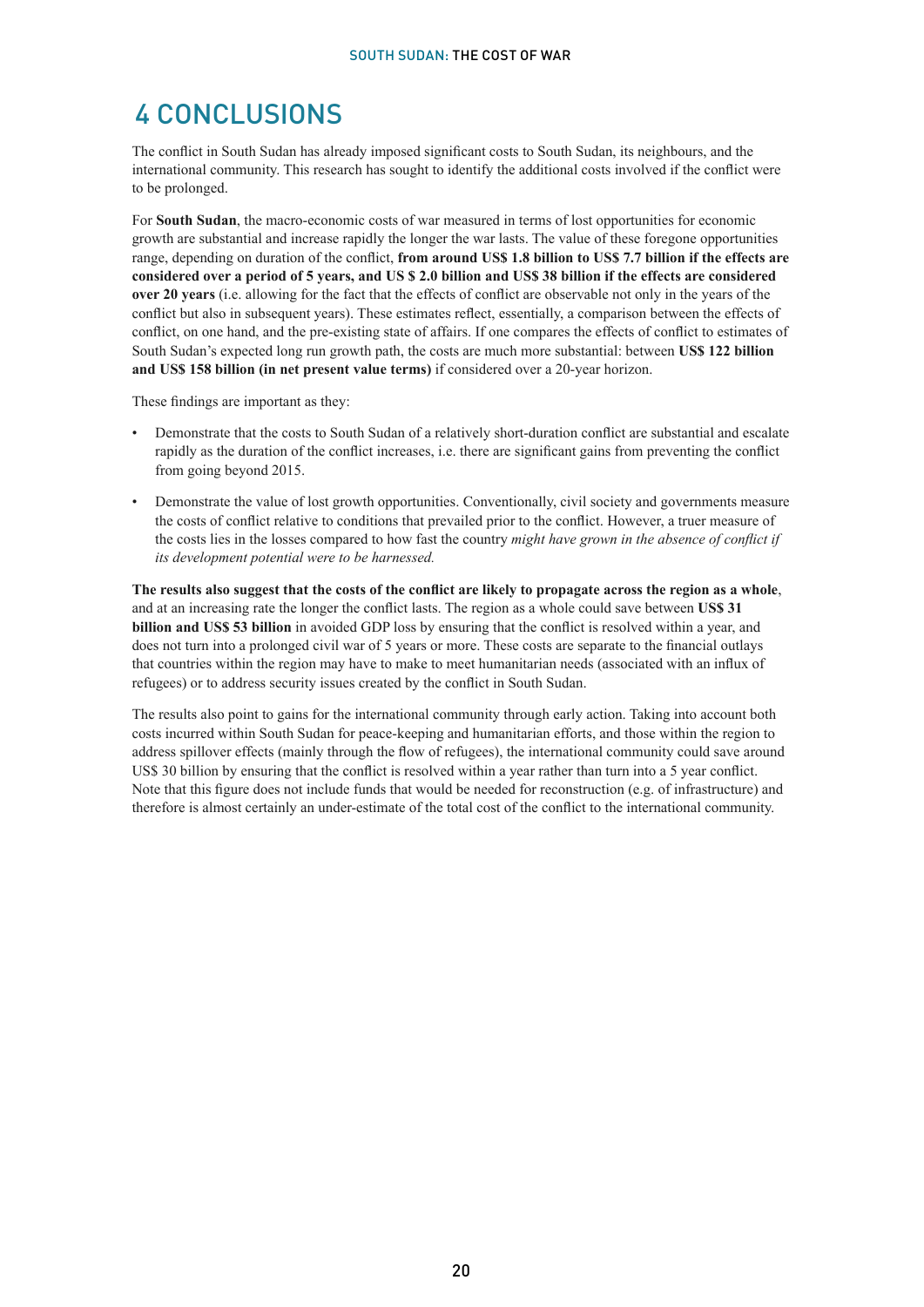# 5 Recommendations

The following recommendations prioritise the actions that are urgently needed to end the conflict in South Sudan and protect civilians who are affected by the fighting:

#### **1 Establish an international contact group to help secure peace in South Sudan**

More targeted and frequent discussion and cooperation are needed among the parties who have an interest in peace in South Sudan. The contact group could include the Intergovernmental Authority on Development (IGAD), African Union (AU), United Nations (UN), Troika (U.S., UK and Norway), European Union (EU), China and South Africa.

1.1 African leaders should consider using the African Union Summit in January 2015 to request the formation of a contact group by the AU Commission and/or the UN Secretary-General to facilitate coordination and discussion to ensure the protection of civilians and a swift end to the conflict.

**2 Dramatically raise the pressure on the parties to the conflict to end the fighting and implement the resolutions of the 28th Extraordinary Summit of the IGAD Heads of State and Government on 7 November 2014 with clear timelines and benchmarks for full compliance with the cessation of hostilities agreement:**

2.1 The parties to the conflict should commit to an unconditional, complete and immediate end to all hostilities, and to the immediate cessation of the recruitment and mobilisation of civilians.

2.2 Collective action by the IGAD region should be taken against any party responsible for any violation of the cessation of hostilities.

2.3 If the parties to the conflict continue to violate the cessation of hostilities agreement and escalate the fighting, the IGAD region should take the necessary measures to directly intervene in South Sudan to protect civilians and restore peace and stability.

2.4 Should it be required to implement the IGAD resolutions, the AU Peace and Security Council, the UN Security Council and the entire international community should render all possible assistance in the implementation of these resolutions in the interests of protecting civilians and securing a sustainable peace.

#### **3 Insist on an inclusive approach to peace negotiations so that all South Sudanese people have a stake in their nation's future**

From the very beginning of the conflict, IGAD, the AU and the UN Security Council have been strong proponents of the need for the peace talks to include a wide range of South Sudanese stakeholders. They have helped to facilitate the inclusion of the Churches, women, youth and civil society representatives in the processes under the auspices of IGAD. There is scope to improve the level and nature of the engagement by all of these groups, especially as the space available to civil society inside South Sudan continues to shrink.

As the conflict in South Sudan has evolved over the last twelve months, it has provided oxygen to old ethnic and intercommunal rivalries and other unresolved historic grievances. It has also set off a range of complex power plays amongst various armed groups who are often loosely aligned with either the government or the SPLM-IO. None of these semi or fully autonomous armed groups are parties to the IGAD peace talks and there is a real risk that they will disregard any cessation of hostilities agreement that the two main parties to the conflict agree to.

3.1 IGAD with the backing of the AU and the UNSC should continue to support the active participation of the South Sudanese Churches, women, youth and civil society in the peace process to ensure their needs and aspirations are heard and they can play an active role in shaping the rebuilding of their country.

3.2 The peace process must secure the participation of the semi and fully autonomous armed groups operating in South Sudan so they are parties to any security arrangements and do not become spoilers.

#### **4 Ensure accountability, reconciliation and healing processes take root in South Sudan**

The culture of impunity in South Sudan fuels atrocities and must be tackled if the reoccurring cycles of violence are to end. Neither of the two major parties to the conflict have upheld their responsibility to protect. Armed actors across the country have committed gross violations of international humanitarian and human rights law which may amount to war crimes and crimes against humanity. Those found guilty of such crimes should be held accountable, regardless of their affiliation or position.

However holding perpetrators accountable is just part of the answer. Ethnic and other divisions that have arisen or been accentuated by the conflict need to be addressed so there can be a healing process and lasting national reconciliation. If South Sudan is to develop an approach to transitional justice that is responsive to the views and aspirations of its people, the discussion should begin now.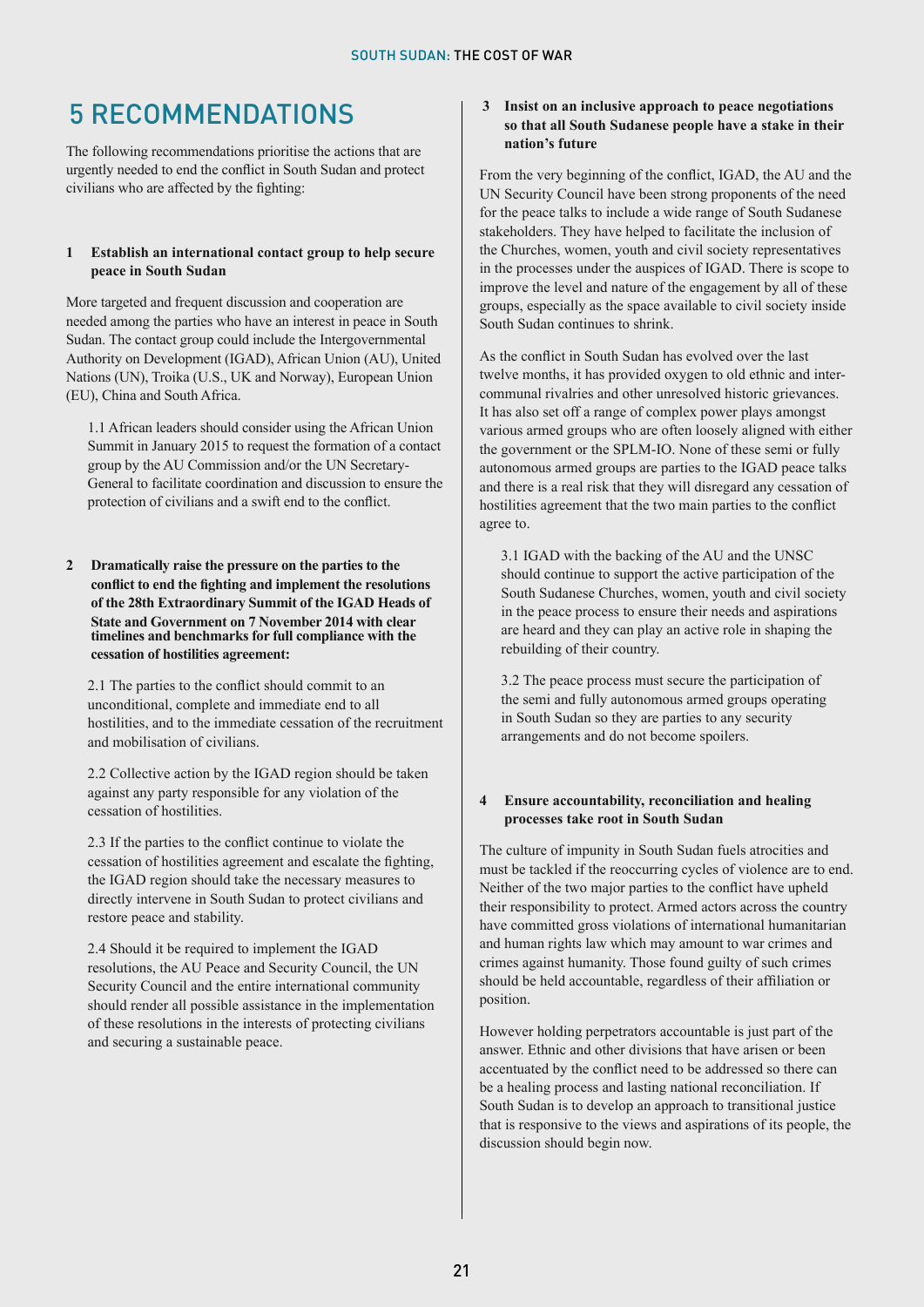4.1 IGAD and the AU, with the support of the UN Security Council, should assist the Government of South Sudan to begin to take steps towards accountability, reconciliation and healing.

4.1.1 Any peace agreement should exclude amnesty for those responsible for serious crimes. It should require that during the Transitional Period South Sudan publicly commits to fair, credible criminal investigation and prosecution of serious crimes committed during the current conflict. The Government of South Sudan should request international assistance from the United Nations and African Union to establish a hybrid mechanism to try to the most serious crimes committed during the current conflict. The hybrid mechanism could be staffed by a combination of South Sudanese and foreign legal professionals. The involvement of international experts would help ensure trials meet international standards, and the participation of nationals would promote local ownership of the process and skills transfers to South Sudan's justice system.

4.1.2 Any peace agreement should also require South Sudan to establish a national body during the Transitional Period that will promote reconciliation and healing. It is for the people of South Sudan to determine whether a Reconciliation and Healing Commission and a Truth Commission are needed, or some combination of the two. Any mechanisms established to heal and reconcile South Sudan need to involve people at the grassroots level, be culturally appropriate and be owned and driven by communities so they respond to the circumstances in South Sudan.

4.2 The AU Peace and Security Council should publicly release the report of the AU Commission of Inquiry on South Sudan as soon as possible so that its recommendations on accountability, reconciliation and healing can be implemented without further delay. This report should also be used as the basis for imposing targeted individual sanctions such as asset freezes and travel bans, as outlined in the IGAD resolutions of 7 November 2014. The AU PSC should also establish follow-up measures to ensure implementation of the Commission's recommendations occur in a timely manner.

#### **5 Avert famine and meet the humanitarian needs of all civilians in need**

South Sudan managed to avert a famine in 2014 because the humanitarian community and international donors stepped in to provide food and other assistance. The risk that famine might still take hold in parts of South Sudan by March 2015 remains high. According to the United Nations, South Sudan is already in a major malnutrition crisis. It projects that 6.4 million people will be facing food insecurity between January and March 2015 and \$1.81 billion will be needed over the course of 2015.57

The best way to avert a famine is to end the conflict and open up full and unhindered humanitarian access to all civilians in need. Only then will some of the two million refugees and internally displaced people have the ability and the confidence to return home, plant their crops, and rebuild their livelihoods.

Although saving lives must be the priority, there are other humanitarian needs that require urgent attention. Women, children and the elderly are among the most vulnerable groups who require specialist interventions and support. Acting now will be far more beneficial for survivors of gender based violence or forced recruitment. The continued generosity of international donors will be crucial to ensure relief is provided to these groups.

Even if the fighting were to stop tomorrow, the humanitarian impact of what has already happened will continue to be felt throughout 2015 and beyond.

5.1 The Government of South Sudan should fulfil its responsibility to provide for its people and encourage international donors to increase support for the aid effort.

5.2 Given the scale of the need and the urgency, South Sudan, donor governments and humanitarian agencies must redouble their efforts to increase humanitarian assistance. More nontraditional or non-Western donors need to contribute their fair share. Funds received in the first quarter of the year will be more cost-effective as aid can be distributed and prepositioned before the rainy season drives up delivery costs and makes many communities difficult to reach.

5.3 All parties to the conflict must protect civilians and ensure full and unhindered humanitarian access. They must also respect the neutrality of humanitarian actors by keeping all humanitarian workers and their property safe.

5.4 Refugee-hosting countries (primarily, Kenya, Uganda, Ethiopia and Sudan) need to remain committed to receiving South Sudanese fleeing across borders. The international donor community must provide assistance to meet the needs of these refugees.

5.5 International donors should fund specialised genderbased violence (GBV) and child protection programming and ensure safe and timely access to quality reproductive health care, psycho-social support and family tracing programs.

5.6 The international community should support the UN peacekeeping mission in South Sudan (UNMISS) and the UN Interim Security Force in Abyei (UNISFA) to reorient their focus, structure and staffing to fully prioritise the protection of civilians and human rights reporting. Further, UNMISS should:

5.6.1 Expand its ability to increase security outside its bases, identifying through consultation with communities how best to improve security conditions.

5.6.2 Remain committed to hosting displaced civilians on its bases until they decide that it is safe to leave. Any relocation of civilians between sites must be informed, voluntary and dignified.

5.6.3 Regularly document, investigate, and publicly report on human rights and humanitarian law violations by all parties to the conflict with a view to ensuring information is not lost and to promoting an end to impunity.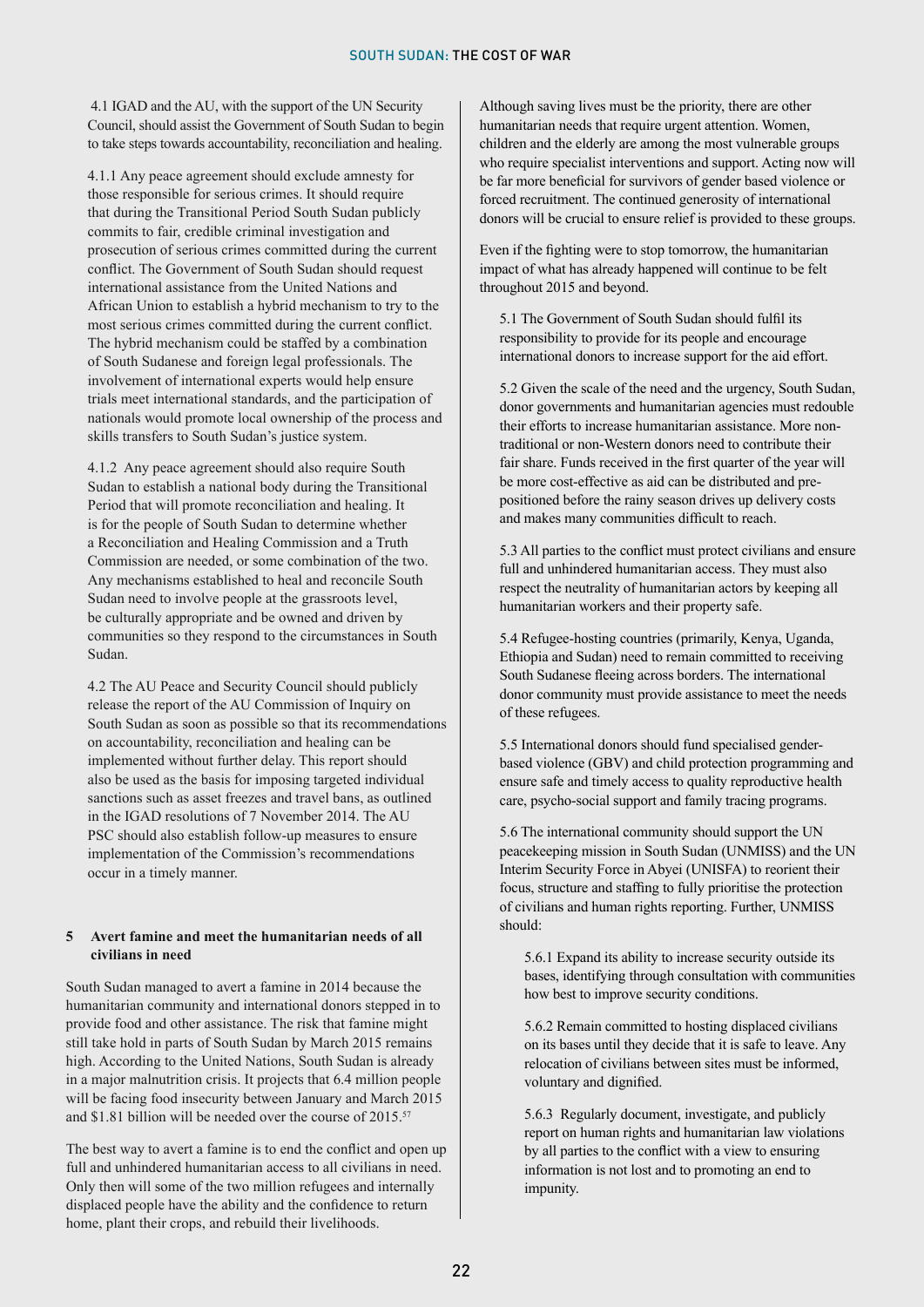### Recommendations for the mediumterm:

**6 Bring greater transparency and accountability to the management of oil and mineral resources and all government expenditure to help build the legitimacy of the state**

The IMF's recent report on South Sudan concluded that there is an urgent need for the country to focus on nation building and on key measures to help build stability and the legitimacy of the state.58 Given oil accounts for the overwhelming majority of South Sudan's revenues, it was not surprising that oil revenue management was a particular focus of its recommendations.

The government has borrowed substantial amounts of money from oil companies operating in South Sudan, effectively mortgaging this future revenue stream. The terms of these loans have not been disclosed and little public information is available to indicate how the Government is funding the war effort. South Sudan recently came in 171 out of 175 countries on Transparency International's Corruption Perceptions Index, indicating that the government should "adopt radical anticorruption measures in favour of the people".59

6.1 In order for South Sudan to develop economically and its citizens to emerge from poverty, the Government, with the cooperation of the international community should:

6.1.1 Urgently improve transparency and accountability in the management of mineral resources and government expenditures. This should include the wide dissemination of data relating to the oil industry as well as fiscal and financial data.

6.1.2 Encourage authorities to enact the *Petroleum Revenue Management Act.*

#### **7 Once peace is restored, support South Sudan to develop and implement targeted recovery and development programmes**

The conflict in South Sudan came at a time when the fledgling nation was just beginning to show signs of economic recovery after decades of war. But the fighting has disrupted an already weak service delivery system, particularly in the three states most affected by conflict. The impacts on access to education, clean drinking water and healthcare have been devastating in Jonglei, Unity and Upper Nile states. Meanwhile, funding and resources to more stable parts of the country have been diverted, threatening to reverse the progress made to date in these areas.

7.1 All recovery and development programmes should be oriented to the needs and priorities of the people of South Sudan.

7.2 The National Unity Government will need to work with the financial and technical support of the international community to lay strong foundations for a new South Sudan that is stable, democratic and prosperous.



UN Peacekeepers help move families from a flooded "Protection of Civilians (PoC)" site to a new site at the UNMISS base in Bor. October 2014. UN Photo/Isaac Gideon

7.3 More equitable distribution of available public resources will be critical to maintain peace. The current distribution model has skewed benefits towards the urban elites and left the rural population, the overwhelming majority, in abject poverty. Addressing this longstanding inequality will require political commitment and determination to put the welfare and future of the country ahead of these powerful vested interests.

7.4 Strategic investments designed to rejuvenate livelihoods lost during the war and promote economic growth should be prioritized, including infrastructure development, agriculture, science, technology and social service delivery. Opportunities for promoting the development of the private sector should also be a priority.

7.5 Given the acute impact of the war on women, all recovery and development efforts should be gender sensitive. Consultation with women is vital, given the role that women are playing in sustaining the population, and the fact that they are heavily involved in the informal economy that supports most of the population.

7.6 Effective management of security sector reform and disarmament, demobilization and reintegration programs will be required to reduce the incentives for spoiling peace. Previous DDR programs failed to offer the right range of measures to convince all parties to surrender their weapons and attract former combatants back into civilian life.

7.7 Engaging youth in productive activities will be essential to maintain peace and stability. High levels of unemployment, lack of quality educational opportunities, and endemic poverty have combined to cause many South Sudan youth to resort to violence to get by. Any reconstruction endeavors will need to investment in young people including through increased access to scholarships, employment opportunities, and financial transfers.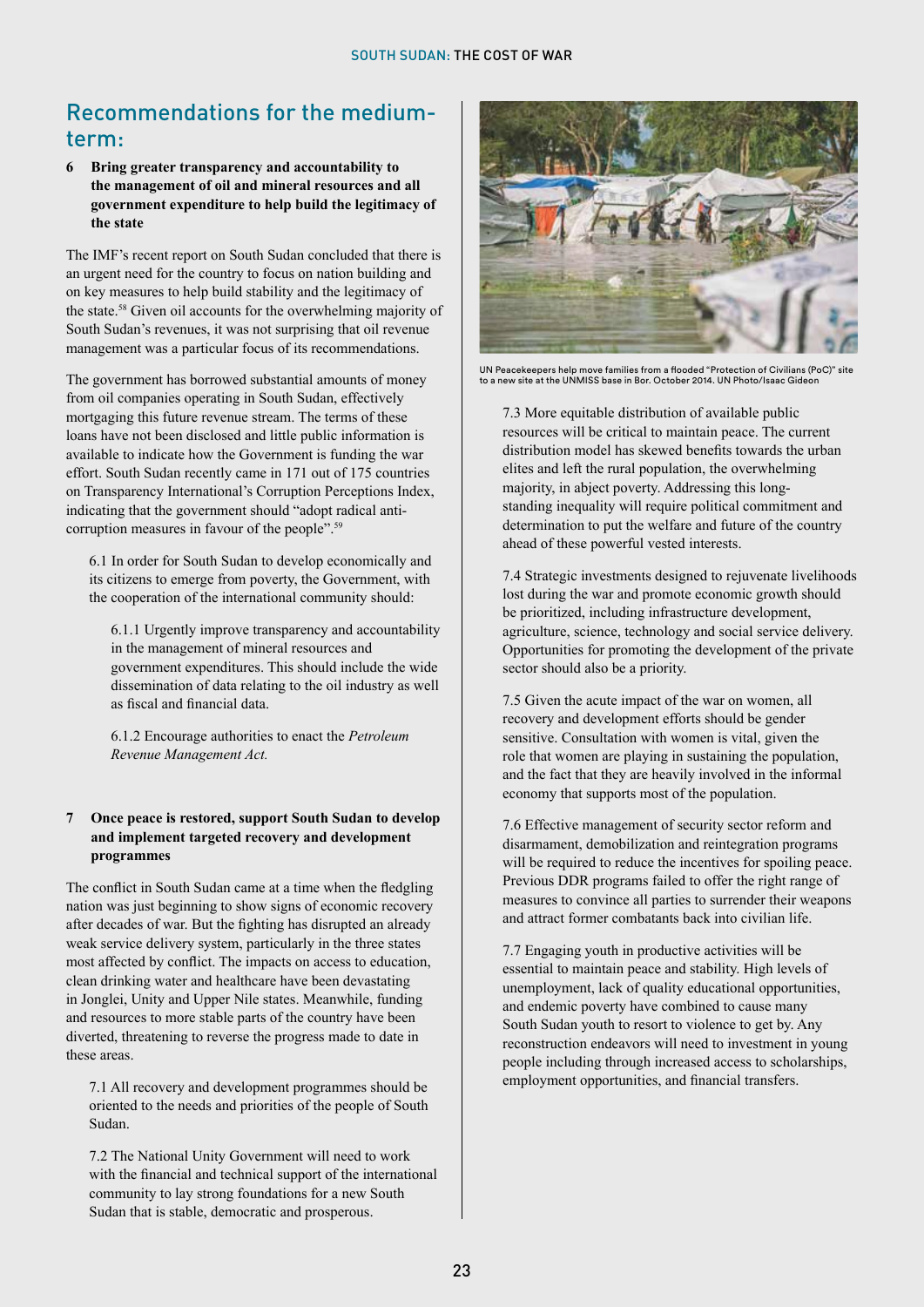### **REFERENCES**

African Development Bank (2012), *Interim Country Strategy Paper, 2012-2014*

African Development Bank (2013), *South Sudan: A Study on Competitiveness and Cross Border Trade With Neighbouring Countries*

Cecchi, Francesco and W. Courtland Robinson (2013), *Mortality Among Populations of Southern and Central Somalia* 

Collier, Paul (1999), *On the economic consequences of civil war*, Oxford Economic Papers, Vol. 51. 168-183

Collier, P., and Anke Hoeffler., (2004) 'Conflict', in B. Lomborg (ed), *Global Crises, Global Solutions*, Cambridge: Cambridge University Press, 2004

Collier, Paul and Anke Hoeffler, 2004. '"Aid, policy and growth in post-conflict societies'," *European Economic Review*, Elsevier, vol. 48(5), pages 1125-1145

Collier, Paul and Anke Hoeffler (2004), '"Military expenditure in post-conflict scenarios'", *CSAE Working Paper*, WPS 2004-13

Collier, P., and S. O'Connell (2007) 'Opportunities and Choices' in Benno J. Ndulu, Stephen A. O'Connell, Robert H. Bates, Paul Collier and Charles C. Soludo, eds (2007) *The Political Economy of Economic Growth in Africa, 1960-2000, Volume 1* (Cambridge University Press)

Fosu, A. (2013), '"Growth of African economies – productivity, policy syndromes, and the importance of institutions'", *UNU WIDER Working Paper No. 2013/ 005*

Frontier Economics (2010), *The Cost of Future Conflict in Sudan*

Global Humanitarian Assistance (2014), *South Sudan – Donor Response to the Crisis*

Government of the Republic of Sudan (2014) *Budget Book*

Government of the Republic of South Sudan (2014), *Budget Speech 2014/.15*

Government of Uganda (2014), *Background to the Budget*.

IMF (2014), *World Economic Outlook database*.

International Alert, (2014), *Trading with neighbours: understanding Uganda-South Sudan business community trade relations, A report by International Alert produced in conjunction with Uganda National Chamber of Commerce and Industry*

International Crisis Group (2014), *South Sudan: A Civil War by Another Name*.

Lacina, Bethany and Neels Petter Gleditsch, (2005) "Monitoring trends in global combat: A new dataset of battle death", *European Journal of Population, Vo. 21. pp145-166*

Ministry of Finance, Planning and Economic Development, Republic of Uganda (2014), *National Budget Framework Paper, FY 2014/2015- FY 2018/ 2019*

Ngungi, G., (2010) *Assessment of the Gender Implications of Cross-Border Trade Between South Sudan and Uganda'*

Patillo, Catherine, Helene Poirson and Luca Antonio Ricci (2011), 'External Debt and Growth', in *Review of Economics and Institutions*, Vol. 2 No.3

UNECA (2014), *The Economic Costs of Hunger in Africa*

UNECA and African Union (2012), *The Cost of Hunger in Africa: Social and Economic Impact of Child Under-nutrition*.

UNHCR (2014), *South Sudan Regional Refugee Response Plan*

UNMISS (2014) *Conflict in South Sudan: A human rights report.*

World Bank (2013) *Interim Strategy Note for the Republic of South Sudan*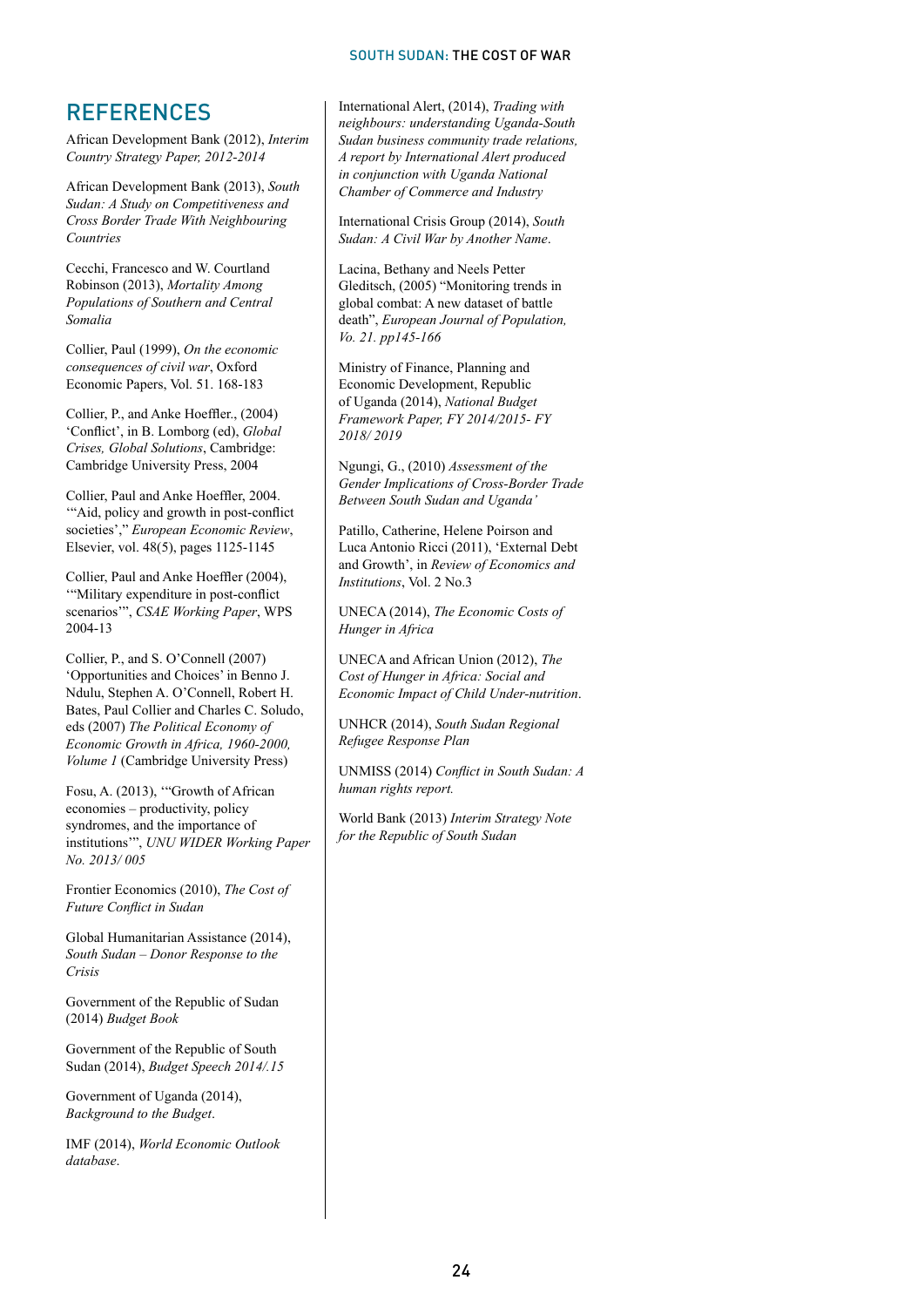### **ENDNOTES**

- 1 Measured over the duration of the conflict as the lost value of GDP relative to South Sudan's expected growth path absent the conflict. These figures are in 2014 dollar terms.
- 2 All figures are in 2014 dollars.
- 3 Based on the conflict starting in December 2013.
- 4 The Uganda Peoples Defence Forces (UPDF) is directly involved in the conflict in South Sudan. Since January 2014, the UPDF has publicly stated that its troops were in the country on the invitation of the President of South Sudan which requested immediate militarily intervention to restore calm in the country. See *Sudan Tribune,* 11 January 2014, available at http://www.sudantribune.com/spip. php?article49929
- 5 Costs to the international community are assessed in terms of financial commitments required to manage humanitarian and peace-keeping needs within South Sudan, and the spillover effects of the conflict into the region (mainly in the form of refugee flows).
- 6 United Nations Office for the Coordination of Humanitarian Affairs, *South Sudan Humanitarian Response Plan 2015,* 1 December 2014, available at http://reliefweb.int/report/southsudan/south-sudan-humanitarianresponse-plan-2015
- 7 UNMISS (2014), Conflict in South Sudan: A human rights report, May 2014, accessed at http://www.unmiss. unmissions.org/Portals/unmiss/ Human%20Rights%20Reports/ UNMISS%20Conflict%20in%20 South%20Sudan%20-%20A%20 Human%20Rights%20Report.pdf
- 8 International Crisis Group (2014), 'South Sudan: A Civil War by Another Name'.
- 9 UNMISS (2014), Conflict in South Sudan: A human rights report, May 2014.
- 10 '50,000 and not counting: South Sudan's war dead', AFP, 15 November 2014, accessed at http://reliefweb.int/ report/south-sudan/50000-and-notcounting-south-sudans-war-dead
- 11 '50,000 and not counting: South Sudan's war dead', AFP, 15 November 2014, accessed at http://reliefweb.int/ report/south-sudan/50000-and-notcounting-south-sudans-war-dead
- 12 IMF (2014), World Economic Outlook database, accessed at http://www.imf. org/external/pubs/ft/weo/2014/02/ weodata/index.aspx. By "real GDP" we mean GDP (the value of goods and services produced in any year) adjusted for inflation.
- 13 Government of Uganda (2014), 'Background to the Budget', pp11-13.
- 14 Within the scope of this study, we have focused on the following of South Sudan's regional neighbours: Sudan, Ethiopia, Kenya, Uganda and Tanzania.
- 15 Bethany Lacina and Neels Petter Gleditsch, (2005) 'Monitoring trends in global combat: A new dataset of battle deaths', European Journal of Population, Vo. 21, p 159.
- 16 We choose the lower bound as this is consistent with results reported for shorter-lived conflicts for which data are relatively precise.
- 17 Francesco Cecchi and W. Courtland Robinson (2013), *Mortality Among Populations of Southern and Central Somalia*, p8.
- 18 Frontier Economics (2010), *The Cost of Future Conflict in Sudan*
- 19 This classification follows, Paul Collier (1999), "On the economic consequences of civil war", *Oxford Economic Papers, Vol. 51*. 168-183
- 20 Collier, P., and Hoeffler, A., (2004) 'Conflict', in B. Lomborg (ed), *Global Crises, Global Solutions*, Cambridge: Cambridge University Press, 2004
- 21 African Development Bank (2012), Interim Country Strategy Paper, 2012- 2014 p 3; World Bank (2013) *Interim Strategy Note for the Republic of South Sudan*, p 6
- 22 Government of the Republic of Sudan (2014), *Budget Book*, p 7
- 23 Clearly, results will be sensitive to various assumptions regarding oil production volumes and prices. Tracing the results of these variations to changes in GDP would require a more elaborate model that calibrates changes in GDP to the value of oil production. Data and time constraints preclude the development of such a model.
- 24 See Government of South Sudan, Budget Table 2005 to 2004, accessed by http://www.grss-mof.org/docs/ historical-budget-tables-2005-2014/
- 25 Catherine Patillo, Helene Poirson and Luca Antonio Ricci (2011), 'External Debt and Growth', in *Review of Economics and Institutions*, Vol. 2 No.3
- 26 See for example, UNECA (2014), 'The Economic Costs of Hunger in Africa'
- 27 See notably A. Fosu (2013), 'Growth of African economies – productivity, policy syndromes, and the importance of institutions', *in UNU WIDER Working Paper No. 2013/ 005*
- 28 UNECA (2014), op.cit, p. 5
- 29 UNECA and AU (2012), 'The Cost of Hunger in Africa: Social and Economic Impact of Child Under-nutrition'.
- 30 Collier, Paul & Hoeffler, Anke, 2004. 'Aid, policy and growth in post-conflict societies'*, European Economic Review, Elsevier*, vol. 48(5), pages 1125-1145,
- 31 Government of Uganda (2014), Background to the Budget, pp11-13.
- 32 Referring to Ethiopia, Kenya, Tanzania, Sudan and Uganda.
- 33 AfDB (2013), 'South Sudan: A Study on Competitiveness and Cross Border Trade With Neighbouring Countries', African Development Bank
- 34 AfDB (2013), 'South Sudan: A Study on Competitiveness and Cross Border Trade With Neighbouring Countries', African Development Bank.
- 35 International Alert, (2014), 'Trading with neighbours: understanding Uganda-South Sudan business community trade relations', A report by International Alert produced in conjunction with Uganda National Chamber of Commerce and Industry
- 36 AfDB (2013), 'South Sudan: A Study on Competitiveness and Cross Border Trade With Neighbouring Countries', African Development Bank
- 37 Ngungi, G., (2010) 'Assessment of the Gender Implications of Cross-Border Trade Between South Sudan and Uganda'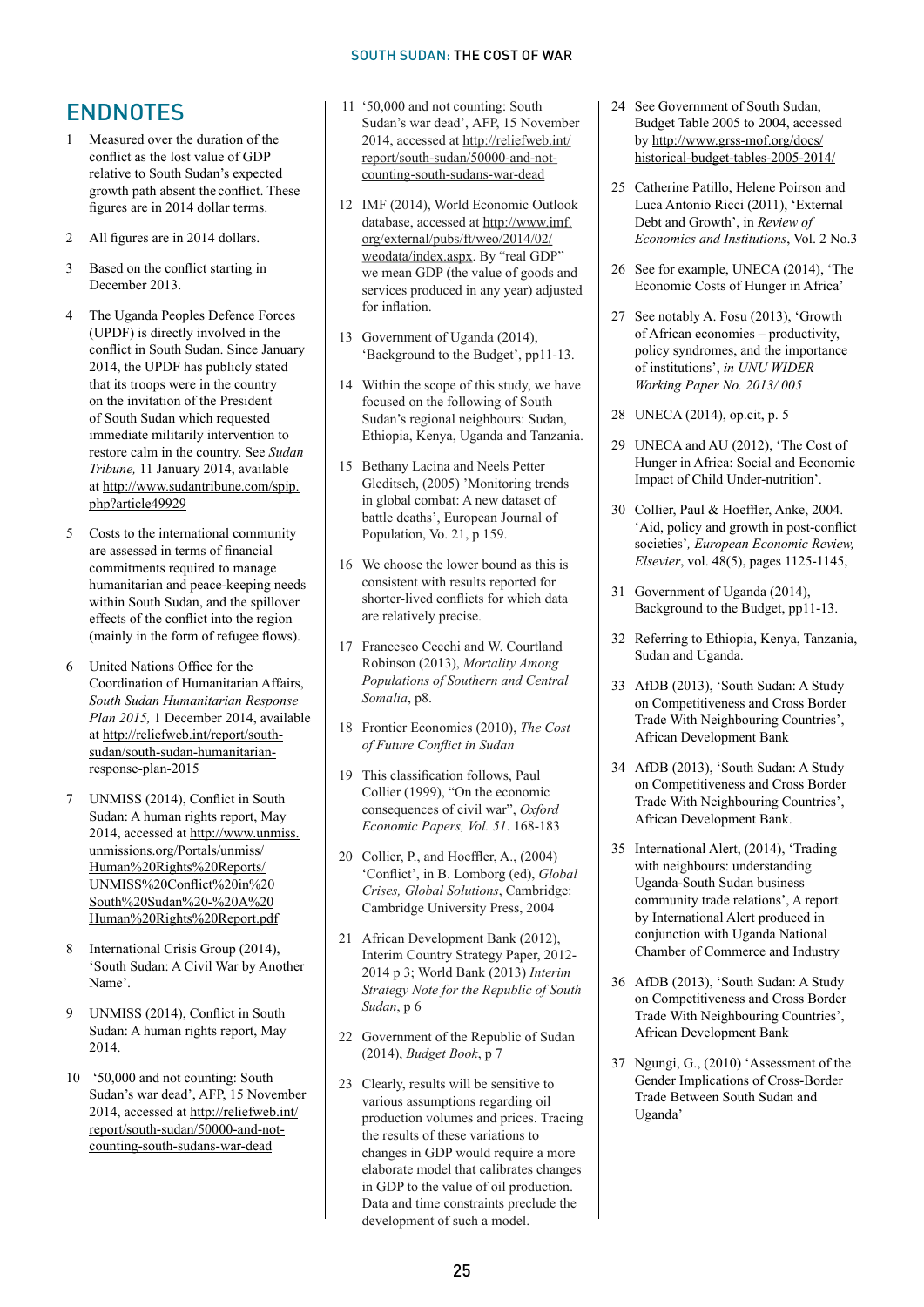- 38 Collier, P., and S. O'Connell (2007) 'Opportunities and Choices' in Benno J. Ndulu, Stephen A. O'Connell, Robert H. Bates, Paul Collier and Charles C. Soludo, eds (2007) The Political Economy of Economic Growth in Africa, 1960-2000, Volume 1 (Cambridge University Press)
- 39 Paul Collier and Anke Hoeffler (2004), 'Military expenditure in post-conflict scenarios', CSAE Working Paper, WPS 2004-13, p 2.
- 40 See inter alia, the Addis Ababa declaration on education for all http://unesdoc.unesco.org/ images/0018/001871/187149E.pdf
- 41 Government of the Republic of South Sudan (2014), Budget Speech 2014/.15, para. 18
- 42 Government of the Republic of South Sudan (2014), Budget Speech 2014/.15, para. 45
- 43 'The cost of war: Uganda borrows to fund its military in South Sudan', The East African, June 7 2014, accessed at http://www.theeastafrican.co.ke/news/- Uganda-borrows--to-fund-its-militaryin-South-Sudan-/-/2558/2340360/- /9vqonx/-/index.html
- 44 Government of Uganda (2014), *Background to the Budget*, p 62.
- 45 'Uganda to supply South Sudan weapons', Wall Street Journal, 16 October 2014. Accessed at http://www. wsj.com/articles/uganda-to-supplysouth-sudan-weapons-1413475592
- 46 Ministry of Finance, Planning and Economic Development, Republic of Uganda (2014), 'National Budget Framework Paper', FY 2014/2015- FY 2018/ 2019, pp 364 and 412
- 47 http://www.unhcr.org/ pages/49e483c06.html
- 48 UNHCR (2014), 'South Sudan Regional Refugee Response Plan', p 40
- 49 Data accessed through the SIPRI database at http://www.sipri.org/ research/armaments/milex/milex\_ database
- 50 UNHCR (2014), 'South Sudan Regional Refugee Response Plan', p 28
- 51 http://www. globalhumanitarianassistance.org/ countryprofile/south-sudan#tab-home
- 52 http://www. globalhumanitarianassistance. org/comparing-funding-2014 humanitarian-crises-5005.html
- 53 http://www.un.org/en/peacekeeping/ missions/unmiss/facts.shtml
- 54 Historically, actual contributions have fallen well short of budgeted costs. We use budgeted costs, rather than actual contributions, as a representation of the costs associated with peacekeeping and humanitarian assistance.
- 55 GHA (2014), *South Sudan Donor Response to the Crisis*
- 56 We have obtained this by first prorating on a monthly basis the 580 million budget for July 2015 to December 2015, and then increasing the 12 monthly equivalent by 25%.
- 57 United Nations Office for the Coordination of Humanitarian Affairs, *South Sudan Humanitarian Response Plan 2015,* 1 December 2014, available at http://reliefweb.int/report/southsudan/south-sudan-humanitarianresponse-plan-2015
- 58 International Monetary Fund (2014) *Republic of South Sudan: IMF Country Report N0.14/345,* p,14
- 59 Transparency International, Corruption Perceptions Index 2014, December 2014, available at http:// www.transparency.org/whatwedo/ publication/cpi2014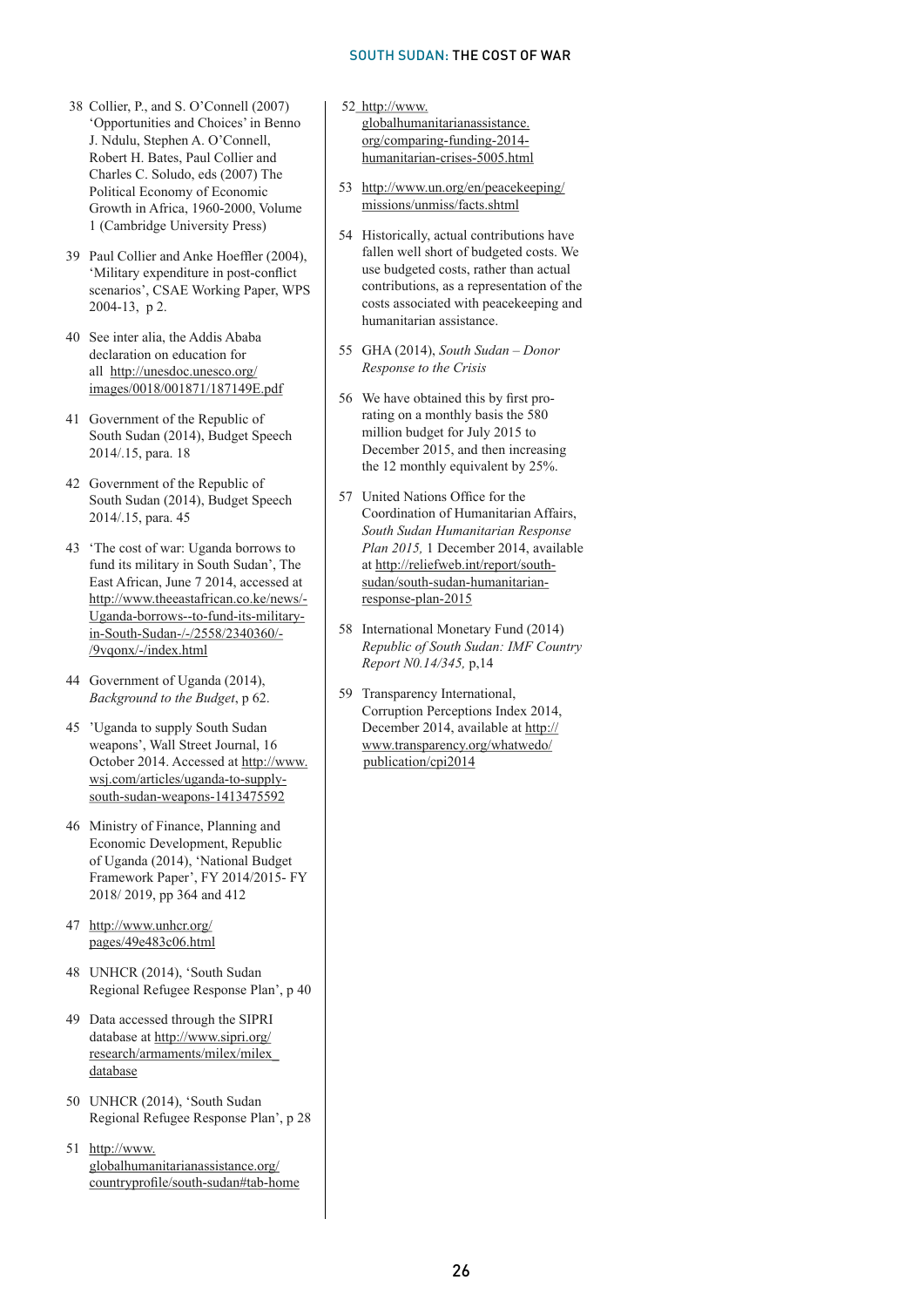#### **Pubished: January 2015**

**Cover Photo:** Children playing on a tank, Nasir, Upper Nile State, February 2014. Photo: Tim Freccia www.timfreccia.com

**Design:** Miriam Hempel | www.daretoknow.co.uk

#### **For further information about this report, please contact Davis Makori in Nairobi:**

**email:** davis.makori@crisisaction.org **phone:** +254 707 132 259